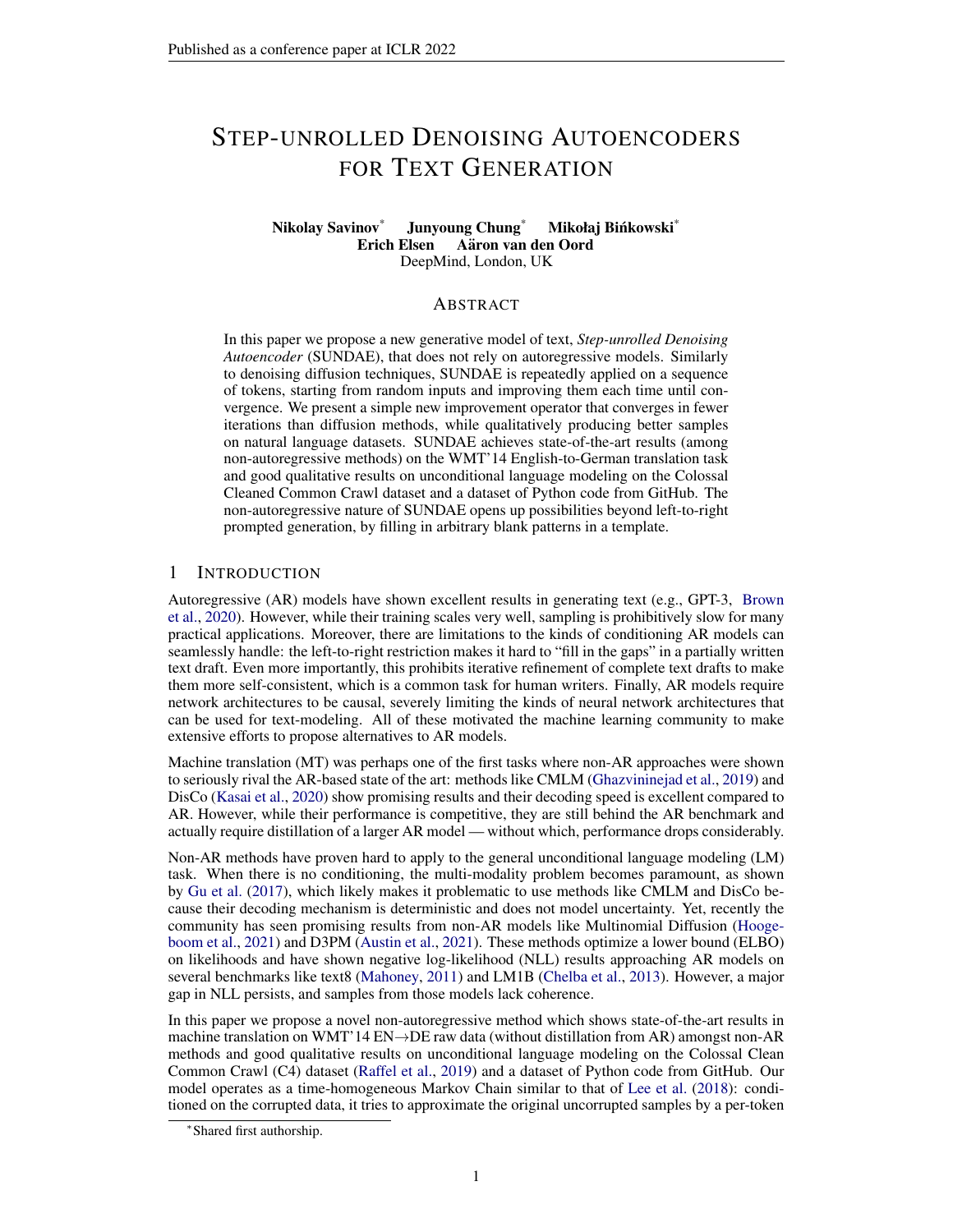<span id="page-1-0"></span>

Figure 1: The difference between denoising and *unrolled denoising*. Original text (top) is randomly corrupted, producing a text (middle) where some tokens are original (green) and others are corrupted (red). This text is denoised by sampling from the generative model to produce another noisy text (bottom). While standard denoising autoencoders only learn a mapping from the middle text to the top text, *Step-unrolled Denoising Autoencoder* learns a mapping from bottom to top (including middle as a special case of zero unroll steps). This has an intuitive meaning: during generation time, the network will mostly (right after the first step) encounter texts like the bottom one, not like the middle one — so unrolls prepare the model during training for inputs it will get at generation time.

factorised distribution. During generation, we unroll the chain by sampling from the transition distribution and feeding samples back into the input. We propose a new training mechanism called *unrolled denoising*, which uses unrolls of the chain during training as well, and which we empirically show to be crucial for practical performance of the algorithm in ablation studies. This feature motivates the name for the model, *Step-unrolled Denoising Autoencoder* (SUNDAE). The difference between usual denoising and *unrolled denoising* is illustrated in Figure [1.](#page-1-0)

To summarize our contributions:

- We present SUNDAE, a new generative model of text that unrolls the denoising process during training.
- SUNDAE achieves state-of-the-art results on WMT'14 English-to-German translation task among non-AR methods.
- We demonstrate good qualitative results for unconditional generation and inpainting on Colossal Clean Common Crawl dataset and a dataset of Python code from GitHub.
- We carefully ablate and analyze the properties of the proposed method, and show that unrolls during training are crucial for the model's performance.

#### 2 METHOD

We approach the problem of generative modelling of discrete sequences by bringing together the framework of denoising autoencoders and Markov chain models. In this section, we first discuss the definition of the generative model, and then describe the training process, which includes our main contribution, *unrolled denoising*.

For a fixed prior distribution  $p_0$  on some space X consider a process  $\mathbf{x}_t \sim f_\theta(\cdot|\mathbf{x}_{t-1})$ , where  $f_\theta$  is a parametric transition function. Then  ${x_t}_t$  is a time-homogeneous Markov chain, and transition t-steps ahead has the following form<sup>[1](#page-1-1)</sup>

<span id="page-1-2"></span>
$$
p_t(\mathbf{x}_t|\mathbf{x}_0) = \sum_{\mathbf{x}_1, \mathbf{x}_2, ..., \mathbf{x}_{t-1} \in X} \prod_{s=1}^t f_{\theta}(\mathbf{x}_s|\mathbf{x}_{s-1}).
$$
 (1)

For a fixed number of steps T, the prior  $p_0$  and decoder  $p_T$  together determine our model distribution  $p_T(\mathbf{x}_T) = p_T(\mathbf{x}_T | \mathbf{x}_0) p_0(\mathbf{x}_0).$ 

We assume  $X = \{1, \ldots, v\}^N$  to be the space of sequences of length N with values at all positions coming from a vocabulary of size v, and the prior  $p_0$  to be uniform over X. Let  $p_{data}$  be a distribution of the data and assume that  $f_\theta$  induces a conditional probability distribution  $f_\theta(\cdot|\mathbf{x}')$  that can be

<span id="page-1-1"></span><sup>&</sup>lt;sup>1</sup> for formal derivation, see Appendix [A.](#page-13-0)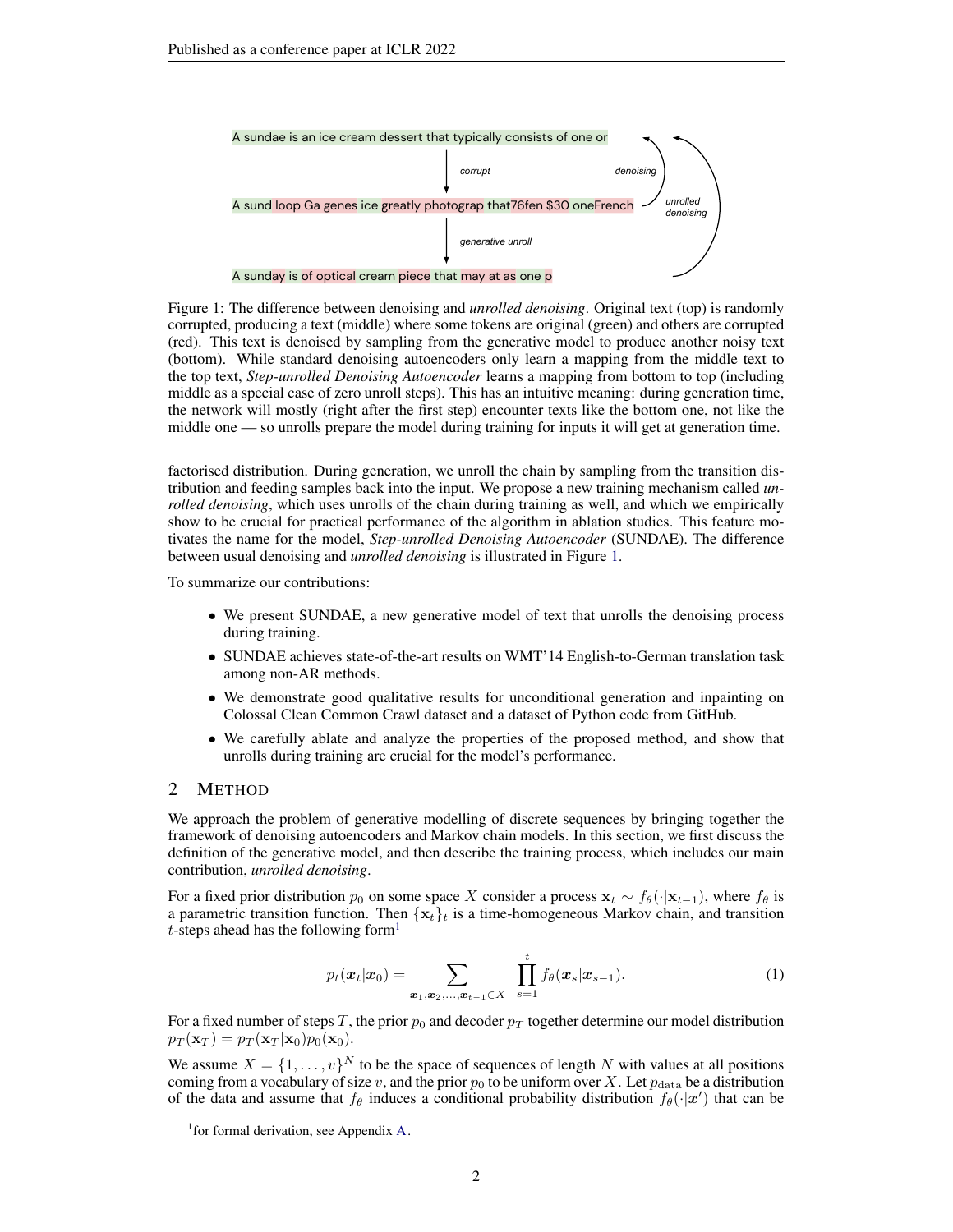factorised into a conditionally-indepedent product as follows:

<span id="page-2-0"></span>
$$
f_{\theta}(\mathbf{x}|\mathbf{x}') = f_{\theta}^{(1)}(\mathbf{x}^{(1)}|\mathbf{x}')f_{\theta}^{(2)}(\mathbf{x}^{(2)}|\mathbf{x}') \cdots f_{\theta}^{(N)}(\mathbf{x}^{(N)}|\mathbf{x}'), \quad \text{for } \mathbf{x}, \mathbf{x}' \in X. \tag{2}
$$

Note that although for  $t = 1$  the distribution  $p_1(\cdot|x_0)$  is limited by product structure (Eq. [2\)](#page-2-0), the subsequent  $p_t$ s are not restricted in the same way, and after each step they belong to potentially more and more expressive family.

#### 2.1 TRAINING WITH UNROLLED DENOISING

Due to intractability of the likelihood of the model  $p_T$  as well as the computational requirements of optimising the whole chain  $\{p_t\}_t$ , we propose an efficient two-step training method which we term *unrolled denosing* and visualise in Figure [1.](#page-1-0) We consider a smaller number of steps than T that we intend to use at sampling, but to compensate for that, we unroll the chain starting from corrupted data samples, rather than the prior  $p_0$ . This way, the model learns to denoise the samples it is likely to encounter during the full unroll used at sample time. While using a single step would resemble the training strategy of BERT [\(Devlin et al.,](#page-10-4) [2018\)](#page-10-4), using at least two steps is essential for the performance of our model.

Consider a *corruption* distribution  $q(x^c|x)$  that replaces a random proportion of tokens in a sentence x with ones randomly sampled from a uniform distribution. Our objective is given by  $L^{(1:2)}$  =  $\frac{1}{2}(L^{(1)} + L^{(2)})$  where

<span id="page-2-1"></span>
$$
L^{(t)}(\theta) := -\mathbb{E} \underset{\substack{\mathbf{x}_0 \sim q(\cdot|\mathbf{x}) \\ \mathbf{x}_1 \sim f_{\theta}(\cdot|\mathbf{x}_0)}}{\mathbb{E} \left[\log f_{\theta}(\mathbf{x}|\mathbf{x}_{t-1})\right]},
$$
(3)

$$
\mathbf{x}_{t-1} \sim f_{\theta}(\cdot | \mathbf{x}_{t-2})
$$

i.e. the reconstruction loss of the chain after t steps, starting from a corrupted sample  $x_0$ . In Ap-pendix [A.1](#page-13-1) we show that  $L^{(t)}$  is an upper bound on the actual negative log-likelihood from the model distribution  $p_t$ :

$$
\widetilde{L^{(t)}}(\theta) := -\mathbb{E} \underset{\mathbf{x}^c \sim q(\cdot|\mathbf{x})}{\times} [\log p_t(\mathbf{x}|\mathbf{x}^c)].
$$
\n(4)

Note that  $L^{(T)}$  is the actual term we would like to minimise if  $p_T$  were tractable, and in fact is closely related to evidence lower bound (ELBO) via a fixed encoder  $q(\mathbf{x}^c|\mathbf{x})$  (Appendix [A.2\)](#page-13-2). However, due to the inherent non-differentiable nature of discrete Markov chain models, optimisation of  $L^{(T)}$ would not only be costly, but also limit the gradient flow to the last step of the chain. We found instead that optimising several steps together without propagating the gradient through sampling is sufficient for obtaining good results. Averaging more  $L^{(t)}$  terms can lead to minor improvements in performance (see Figure [4d](#page-15-0) in Appendix [C\)](#page-14-0), but it considerably slows down the training speed. We discuss these and other loss variants further in Section [3.1.](#page-5-0)

Since function  $f_\theta$  is modelled as a neural network, the logarithm under expectation on the right hand side of Eq. [3](#page-2-1) is obtained from predicted logits, thus we term  $L^{(1)}(\theta)$  and  $L^{(2)}(\theta)$  *logits* loss and *unrolled logits* loss, respectively.

Corruption function. To corrupt texts, we first sample a proportion of tokens uniformly from  $[0, 1]$ , randomly select positions according to this proportion and then change tokens at those positions to random tokens sampled uniformly from the vocabulary. This way, we want to ensure that samples seen at various steps during a generative unroll (including the first one, sampled from the uniform prior) are well-represented in corruptions applied during training. More details and relations to the forward diffusion process [\(Hoogeboom et al.,](#page-10-3) [2021\)](#page-10-3) are presented in Appendix [A.3.](#page-13-3)

#### <span id="page-2-2"></span>2.2 SAMPLING

At sampling time we follow the structure of the Markov process and sample sequentially  $x_t \sim$  $f_{\theta}(x_t|x_{t-1})$  for some fixed number of steps T, beginning from a random sequence  $x_0$  (potentially starting with a prompt or a template for conditional generation). To control the speed of convergence, we propose three improved strategies which allow the use of a much smaller number of steps:

• Low-temperature sampling. For temperature  $\tau$  and trained network  $f_\theta$  we consider modified function  $f_{\theta}^{\tau}$  such that  $\log f_{\theta}(\cdot|\boldsymbol{x}) \propto \frac{1}{\tau} \log f_{\theta}(\cdot|\boldsymbol{x})$ . We found that sampling with temperatures lower than 1 leads to much faster convergence than with the original logits, and allowed generation of high-quality samples in a matter of 10-16 steps.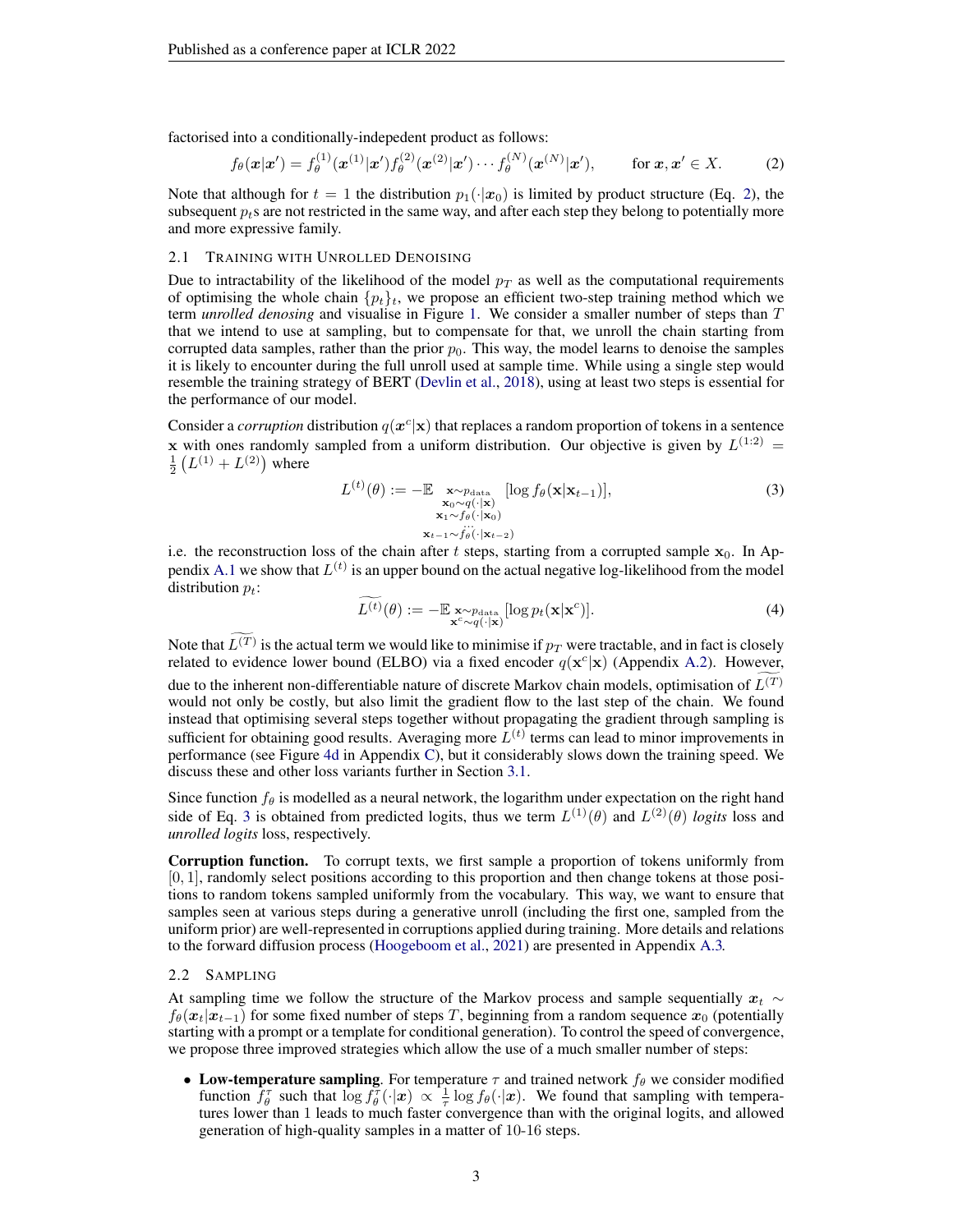<span id="page-3-1"></span>

|                                                          |                 | <b>AR-distilled BLEU</b><br><b>Raw BLEU</b> |                          |                    |                          |
|----------------------------------------------------------|-----------------|---------------------------------------------|--------------------------|--------------------|--------------------------|
| Model                                                    | Steps $(T)$     | $EN\rightarrow DE$                          | $DE \rightarrow EN$      | $EN\rightarrow DE$ | $DE \rightarrow EN$      |
| <b>AR Models</b>                                         |                 |                                             |                          |                    |                          |
| Transformer Base (65M) (Vaswani et al., 2017) $(n=4)$    |                 | 27.3                                        | 31.78*                   |                    |                          |
| <b>Non-AR Models</b>                                     |                 |                                             |                          |                    |                          |
| NAT (Gu et al., 2017) $(n=100)$                          | $\mathbf{1}$    |                                             |                          | 19.17              | 23.20                    |
| LVM-DAE (Lee et al., 2018)                               |                 |                                             |                          | 21.54              | 25.43                    |
| NAT-REG (Wang et al., 2019) $(n=9)$                      | $\mathbf{1}$    |                                             |                          | 24.61              | 28.90                    |
| LV-NAR (Shu et al., 2020) $(n=50)$                       | $\mathbf{1}$    | 11.8                                        | ÷,                       | 25.10              | $\overline{\phantom{a}}$ |
| NART w/ hints (Li et al., $2019(n=9)$ )                  | $\mathbf{1}$    |                                             |                          | 25.20              | 29.52                    |
| FlowSeq (Ma et al., 2019) $(n=30)$                       | $\mathbf{1}$    | 23.64                                       | 28.29                    | 25.31              | 30.68                    |
| ReorderNAT (Ran et al., 2019)                            | $\mathbf{1}$    |                                             |                          | 26.49              | 31.13                    |
| NART (Sun et al., 2019) $(n=19)$                         | $\mathbf{1}$    |                                             |                          | 26.80              | 30.04                    |
| CMLM (Ghazvininejad et al., 2019) + Mask-Predict $(n=5)$ | $\overline{4}$  | 22.25                                       |                          | 25.94              | 29.90                    |
| CMLM (Ghazvininejad et al., 2019) + Mask-Predict $(n=5)$ | 10              | 24.61                                       |                          | 27.03              | 30.53                    |
| DisCo (Kasai et al., 2020) + Mask-Predict $(n=5)$        | $\overline{4}$  |                                             |                          | 25.83              | 30.15                    |
| DisCo (Kasai et al., 2020) + Mask-Predict $(n=5)$        | 10              |                                             |                          | 27.06              | 30.89                    |
| DisCo (Kasai et al., 2020) + Easy-First $(n=5)$          | $4-5^{\dagger}$ | 24.8                                        |                          | 27.34              | 31.31                    |
| NARLVM (Lee et al., 2020) $(n=25)$                       | $\overline{4}$  |                                             |                          | 27.40              |                          |
| JM-NAT (Guo et al., 2020) $(n=3)$                        | $\overline{4}$  |                                             |                          | 27.05              | 31.51                    |
| JM-NAT (Guo et al., 2020) $(n=3)$                        | 10              | ٠                                           | ۰                        | 27.69              | 32.54                    |
| SMART (Ghazvininejad et al., 2020) $(n=5)$               | $\overline{4}$  |                                             | $\overline{\phantom{a}}$ | 27.03              | 30.87                    |
| SMART (Ghazvininejad et al., 2020) $(n=5)$               | 10              |                                             |                          | 27.65              | 31.27                    |
| Imputer (Saharia et al., 2020) $(n=1)$                   | $\overline{4}$  | 24.7                                        |                          | 28.0               | 31.0                     |
| Imputer (Saharia et al., 2020) $(n=1)$                   | 8               | 25.2                                        | ÷,                       | 28.2               | 31.3                     |
| <b>SUNDAE</b> (ours 63M)                                 |                 |                                             |                          |                    |                          |
| Deterministic $(n=16)$                                   | $\overline{4}$  | 25.01                                       | 29.53                    | 28.33              | 32.25                    |
| Deterministic $(n=16)$                                   | 8               | 25.53                                       | 30.01                    | 28.32              | 32.27                    |
| Deterministic $(n=16)$                                   | 10              | 25.54                                       | 30.11                    | 28.32              | 32.27                    |
| Stochastic $(n=16)$                                      | $\overline{4}$  | 23.05                                       | 28.13                    | 27.94              | 32.10                    |
| Stochastic $(n=16)$                                      | 8               | 26.08                                       | 30.48                    | 28.23              | 32.33                    |
| Stochastic $(n=16)$                                      | 10              | 26.25                                       | 30.80                    | 28.33              | 32.29                    |
| Stochastic $(n=16)$                                      | 16              | 26.24                                       | 30.76                    | 28.46              | 32.30                    |

Table 1: Test BLEU scores of AR and non-AR systems on the WMT'14 English-to-German (EN→DE) and German-to-English (DE→EN) translation tasks. The number of reranked candidates is denoted n. SUNDAE does not use an AR model for re-ranking. We highlight BLEU scores of the best non-AR systems in bold font. All the entries are ordered based on the EN→DE BLEU score. \*indicates the results of the Transformer baselines implemented by the authors of DisCo. †DisCo has a dynamic inference mode for which we report the average number of steps.

- Argmax-unrolled decoding. At the limit  $\tau \to 0$  sampling with temperature reduces to deterministic argmax decoding where the most probable token is chosen at each step. Relatedly to our *unrolled logits* loss, we modify this strategy by resampling the low-certainty tokens in accordance with *unrolled logits*. This heuristic allowed further improvements to sampling speed while maintaining the high quality of the samples. We discuss it in detail in Section [3.1.](#page-4-0)
- Updating fewer tokens. In tasks where diversity is paramount (like unconditional text generation), we found that updating a random subset of tokens at each decoding step leads to faster convergence. This likely happens because independent sampling of all tokens might create uncoordinated changes which could take some time to fix in the subsequent steps. We use this strategy in Section [3.2.](#page-5-1)

## 3 EXPERIMENTS

#### 3.1 MACHINE TRANSLATION

We first evaluate SUNDAE on Machine Translation (MT) benchmarks. We compare SUNDAE against AR and non-AR models in terms of the translation quality using BLEU [\(Papineni et al.,](#page-11-6) [2002\)](#page-11-6) as the metric. We demonstrate that without using techniques like sequence-level knowledge distillation [\(Kim & Rush,](#page-10-7) [2016\)](#page-10-7), SUNDAE performs almost as well as the AR model and outperforms all other methods that do not rely on AR models.

<span id="page-3-0"></span>Target Length Prediction. Unlike their AR counterparts, non-AR models do not explicitly learn to predict an end of sequence, but instead have been shown to benefit from auxiliary target length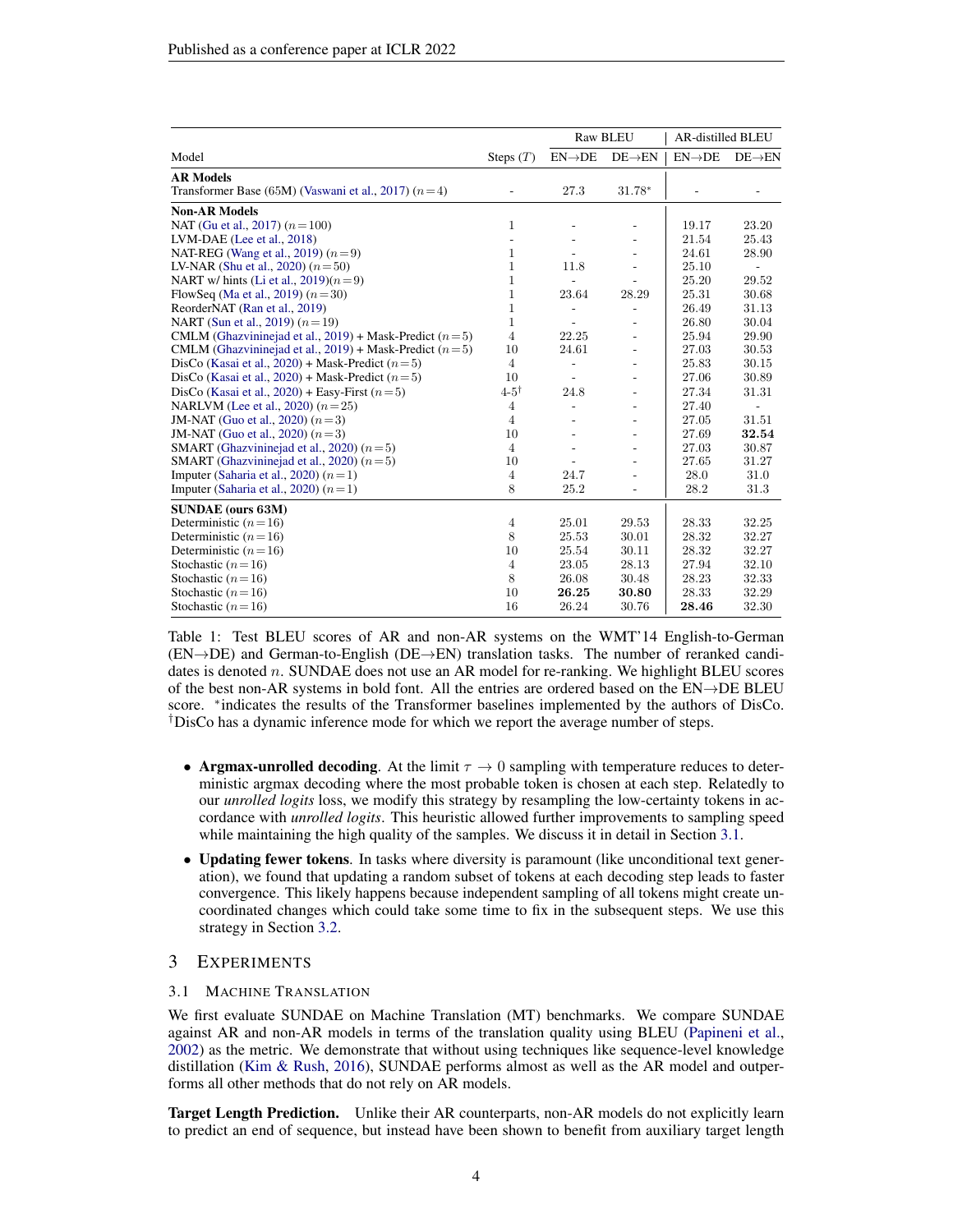prediction [\(Lee et al.,](#page-11-2) [2018;](#page-11-2) [Ghazvininejad et al.,](#page-10-0) [2019;](#page-10-0) [Kasai et al.,](#page-10-1) [2020\)](#page-10-1). A common approach is to treat it as a classification task, predicting either the exact length or the difference between the source and target lengths. The decoding process has to commit to the predicted length, and often multiple length beams are used to get the best translation results. In our models, we use a separate network that receives source encodings as input and predicts corresponding target length. Target length embedding vector is prepended to source embeddings so that decoder can attend to it. During training, we use the reference target length, while at sampling, a predicted one, although the model does not need to fully commit to the predicted length like some previous non-AR models [\(Saharia](#page-12-5) [et al.,](#page-12-5) [2020\)](#page-12-5). Note that the length classification loss does not affect the encoder parameters. Our models are also trained to predict the padding tokens at the end of the text. For more details, see Appendix [B.](#page-14-1)

<span id="page-4-2"></span>Experiment Settings. We conduct experiments on WMT'14 parallel corpora using  $EN \leftrightarrow DE$  $(4.5M$  pairs) and EN $\rightarrow$ FR (36M pairs) translation tasks. The raw texts are encoded using BPE [\(Sen](#page-12-6)[nrich et al.,](#page-12-6) [2015\)](#page-12-6) as the subword units, and we use the same preprocessed data as in [Vaswani et al.](#page-12-0) [\(2017\)](#page-12-0) for fair comparisons. We evaluate the performance by measuring BLEU [\(Papineni et al.,](#page-11-6) [2002;](#page-11-6) [Post,](#page-11-7) [2018\)](#page-11-7) on the test split of each translation task<sup>[2](#page-4-1)</sup>. We use the encoder-decoder Transformer architecture for MT [\(Vaswani et al.,](#page-12-0) [2017\)](#page-12-0), but remove the causality masking in the decoder. There are 6 attention layers for both encoder and decoder, 8 attention heads, 512 model dimension and 2048 feedforward hidden dimension. The total number of parameters is 63M including the target length prediction module described in [3.1.](#page-3-0) We use dropout  $(p = 0.1)$  and label smoothing ( $\epsilon = 0.1$ ) during training for all tasks, except for AR-distilled EN $\rightarrow$ DE, where we found lower dropout  $(p= 0.05)$  and no label smoothing produces better results on validation. The training batch size is 4096, and we use Adam [\(Kingma & Ba,](#page-11-8) [2014\)](#page-11-8) with  $\beta_1 = 0.9$ ,  $\beta_2 = 0.999$ ,  $\epsilon = 10^{-6}$  and weight decay of 0.1 [\(Loshchilov & Hutter,](#page-11-9) [2017\)](#page-11-9). We warm up the learning rate from  $10^{-7}$  to  $10^{-4}$  in the first 5K steps and decay it to  $10^{-5}$  using cosine annealing [\(Loshchilov & Hutter,](#page-11-10) [2016\)](#page-11-10). Our models were trained for 10<sup>6</sup> steps using 16 TPU accelerators using bfloat16 precision. We crop sequences that have more than 128 tokens (this occurs less than  $0.2\%$  in training data). Finally, we average the last 10 checkpoints to obtain a single model for the evaluation. All hyperparameter tuning is performed on a held-out validation set.

<span id="page-4-0"></span>Decoding. We decode translations from SUNDAE using two different types of heuristic decoding methods in MT experiments. The decoding process always begins with an array of random integers sampled from the discrete uniform prior  $y_0 \sim p_0$ , while the encoder input - the source sentence remains the same throughout the process. The first decoding method is *low-temperature sampling*, where we iteratively sample  $y_t \sim f_\theta^\tau(\cdot | y_{t-1})$  for T iterations (with the decoder output logits divided by  $\tau$ , see Section [2.2\)](#page-2-2), with  $T \le 16$  and  $\tau \in [0.1, 0.6]$  determined based on the validation performance. The second method is *argmax-unrolled decoding*, which requires a smaller number of iterations compared to its stochastic counterpart. In argmax-unrolled decoding, we first compute the logits  $\lambda_1 = f_\theta(\cdot|\mathbf{y}_0)$  of the initial sample array  $\mathbf{y}_0$  and obtain the samples  $\mathbf{y}_1$ , pass a tuple  $(\mathbf{y}_1, \lambda_1)$ to the next iteration. At each step  $t \geq 2$ , the method finds top- $\rho$  share of the tokens that are sorted by the log-probability in descending order (i.e. uncertain tokens) from  $\lambda_{t-1}$ , where  $\rho \in [0.1, 0.6]$  is another hyperparameter searched for in the validation stage. We compute *unrolled logits* for those top-ρ tokens and then apply arg max to obtain *unrolled tokens*. For the rest of the input tokens of  $y_{t-1}$  we compute logits once and obtain  $\lambda_t = f_{\theta}(\cdot | y_{t-1})$  and then apply arg max to obtain *predicted tokens*. Finally, we combine *unrolled tokens* for uncertain input positions with *predicted tokens* for remaining positions to obtain  $y_t$ , and the tuple  $(y_t, \lambda_t)$  is provided as the input to the next iteration. This procedure is repeated over a fixed number of iterations T. We always decode  $n$  samples in parallel and rerank them based on the model score. We show the relative speed gain of SUNDAE in Table [2,](#page-5-2) the Transformer base is used as the AR baseline, for which we perform incremental sampling by caching the previous attention states.

Baselines. We compare SUNDAE with Transformer base [\(Vaswani et al.,](#page-12-0) [2017\)](#page-12-0) as the AR baseline and several non-AR models including CMLM [\(Ghazvininejad et al.,](#page-10-0) [2019\)](#page-10-0) and DisCo [\(Kasai et al.,](#page-10-1) [2020\)](#page-10-1). The last two are both iterative non-AR models that share a substantial amount of common ground with SUNDAE. However, their best results come from the variants distilled from Transformer large [\(Vaswani et al.,](#page-12-0) [2017\)](#page-12-0), with only few test results available without distillation. As we aim to remove any kinds of dependencies on AR approaches, we would like to make a distinction

<span id="page-4-1"></span> $2$ Due to limited space, we report BLEU using SacreBLEU in Appendix [G.](#page-17-0)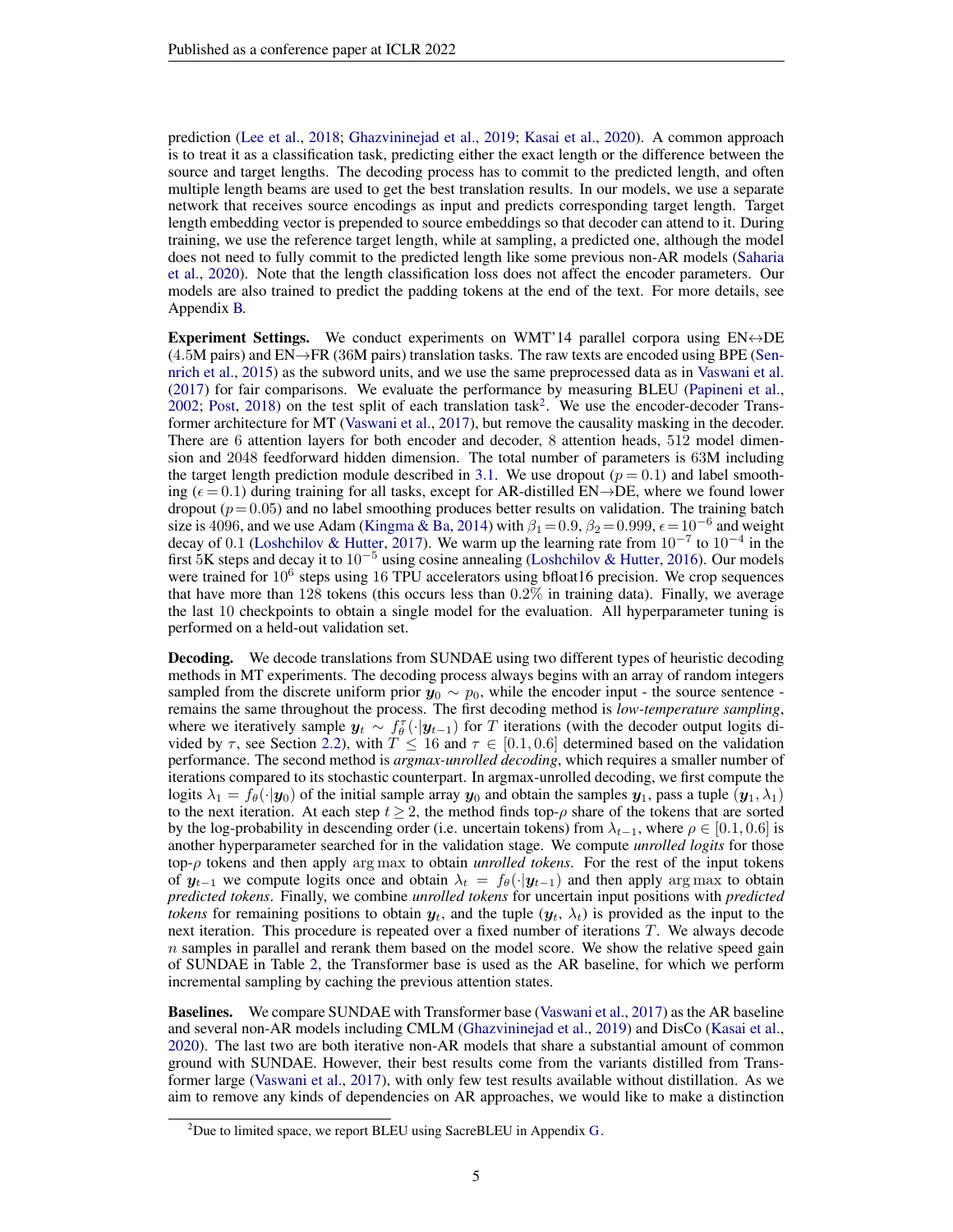<span id="page-5-2"></span>

| Steps $(T)$ | Relative Speed Improvement |
|-------------|----------------------------|
|             | 4.7x                       |
|             | 2.6x                       |
| 10          | 2.2x                       |
| 16          | 1.4x                       |

Figure 2: BLEU scores on EMNLP2017 News. Left is better, lower is better. Quality/variation is controlled by changing the temperature.

| Table 2: Relative speed gain of SUNDAE over |
|---------------------------------------------|
| AR Transformer base (greedy decoding) on    |
| WMT'14 $EN\rightarrow DE$ validation set.   |

between raw, fully-non-AR models, and *AR-distilled* ones, i.e. those trained via distillation from large AR teachers (which typically perform better than the student models), or via AR reranking.

<span id="page-5-0"></span>Results and Ablation Studies. In Table [1,](#page-3-1) we show test BLEU scores from SUNDAE and other baselines. On  $EN\rightarrow DE$ , SUNDAE achieved 26.25 BLEU, and it performed the best among the raw non-AR models. To the best of our knowledge, SUNDAE achieved the closest result ( $\triangle = 1.05$ ) to the score of Transformer base [\(Vaswani et al.,](#page-12-0) [2017\)](#page-12-0) without the aid of AR models.<sup>[3](#page-5-3)</sup> In the raw setting, argmax-unrolled decoding outperforms mask-predict [\(Ghazvininejad et al.,](#page-10-0) [2019\)](#page-10-0) and easyfirst [\(Kasai et al.,](#page-10-1) [2020\)](#page-10-1) by 0.74 BLEU when using the same amount of the worst-case compute budget. At  $T = 8$ , SUNDAE performs better than Imputer [\(Saharia et al.,](#page-12-5) [2020\)](#page-12-5), which is a strong baseline that can generate high-quality translation within few (4-8) iterations. We discovered that as T increases, low-temperature sampling outperforms argmax-unrolled decoding, and at  $T = 10$ , lowtemperature sampling outperforms *Mask-Predict* [\(Ghazvininejad et al.,](#page-10-0) [2019\)](#page-10-0) and *Easy-First* [\(Kasai](#page-10-1) [et al.,](#page-10-1) [2020\)](#page-10-1) by 1.5 BLEU score. SUNDAE achieved 30.80 BLEU on DE→EN, where there are not that many raw baselines to compare with. The difference between SUNDAE and the AR baseline on DE→EN is 0.98. Finally, SUNDAE achieved 37.53 BLEU on EN→FR at  $T = 10$ , while the Transformer base [\(Vaswani et al.,](#page-12-0) [2017\)](#page-12-0) reported 38.1 BLEU on this task. Thus, SUNDAE without distillation is only 0.57 BLEU behind the standard AR baseline on  $EN \rightarrow FR$ . We present more details on  $EN \rightarrow FR$  scores in Table [7](#page-17-1) in Appendix [G.](#page-17-0)

While knowledge distillation was outside our main focus, we also report scores for AR-distilled SUNDAE.[4](#page-5-4) It again performed well, establishing new SotA on EN→DE translation among AR– distilled models, and being second only to JM-NAT [\(Guo et al.,](#page-10-5) [2020\)](#page-10-5) in DE $\rightarrow$ EN task.

We ablate the number of steps of *unrolled denoising* on EN→DE test split. We observe that having at least one *unrolled denoising* step is crucial to obtain good performance in translation. With only the  $L^{(1)}$  loss, SUNDAE achieves 11.19 BLEU, whereas using  $L^{(1:2)}$ , the score improves to 26.57 BLEU. Using  $L^{(1:3)}$ , i.e. averaging more *unrolled denoising* loss terms, did not improve the performance further, scoring 26.25 BLEU. The target length prediction also turned out to be an important component of our model: without it, the translation performance degrades on average by 2 BLEU score points on  $EN\rightarrow DE$  (see Appendix [C\)](#page-14-0). Finally, we qualitatively show how translation improves along the sampling steps by elimination of incoherent/repeated tokens in Table [5](#page-15-1) in Appendix [E.](#page-16-0)

#### <span id="page-5-1"></span>3.2 TEXT GENERATION

Unconditional Text Generation (Qualitative). We train our method on a large high-quality publicly available Colossal Clean Common Crawl (C4) dataset [\(Raffel et al.,](#page-11-1) [2019\)](#page-11-1) to demonstrate samples. We tokenize the data using SentencePiece [\(Kudo & Richardson,](#page-11-11) [2018\)](#page-11-11)<sup>[5](#page-5-5)</sup> with vocabulary size 32K and train on randomly cropped sequences of length 32. The network is the same as the Transformer decoder part for MT in Section [3.1](#page-4-2) but is much larger — 335M parameters: 24 layers,

<span id="page-5-4"></span><span id="page-5-3"></span><sup>&</sup>lt;sup>3</sup>As shown in Table [7](#page-17-1) in Appendix [G,](#page-17-0) allowing larger compute reduces the gap even further, to  $\triangle = 0.73$ .

<sup>4</sup> For distillation, we follow the protocol used by [Saharia et al.](#page-12-5) [\(2020\)](#page-12-5). Scores in Table [1](#page-3-1) were obtained with distillation from Transformer–Big to allow direct comparisons with CMLM [\(Ghazvininejad et al.,](#page-10-0) [2019\)](#page-10-0) and SMART [Ghazvininejad et al.](#page-10-6) [\(2020\)](#page-10-6); for Transformer–Base–distilled scores see Table [6](#page-16-1) in Appendix [F.](#page-16-2)

<span id="page-5-5"></span><sup>5</sup><https://github.com/google/sentencepiece>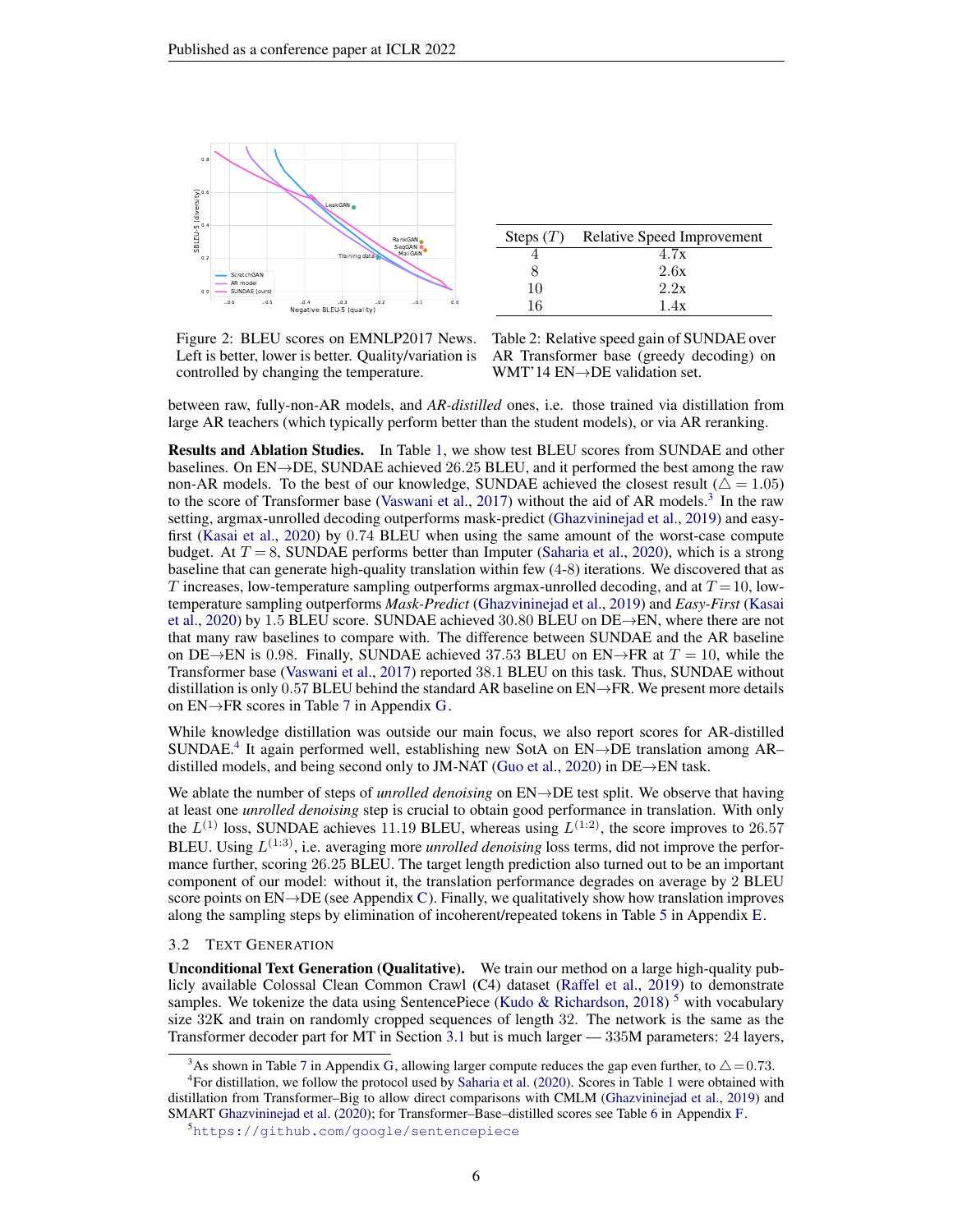<span id="page-6-1"></span>

| Seeing ****** for any visitor to a national park. While it is an exciting moment, a bear can *******                                                  |
|-------------------------------------------------------------------------------------------------------------------------------------------------------|
|                                                                                                                                                       |
| Seeing a big bear is a must for any visitor to a national park. While it is an exciting moment, a bear can be intimidating as it will come            |
| Seeing * * * * * for any visitor to a national park. While it is an exciting moment, a moose can * * * * *                                            |
| Seeing moose is a unique experience for any visitor to a national park. While it is an exciting moment, a moose can navigate its way through a forest |
|                                                                                                                                                       |

Table 3: Inpainting from our model trained on C4 (cherry-picked).

1024 embedding size, 4096 hidden size, 16 attention heads. Same as in the MT setup, we remove the causal mask since our model is non-autoregressive. We train up to 400K steps with Adam optimizer with batch size 4096 and use cosine annealing for scheduling the learning rate with minimum  $10^{-5}$ , maximum  $2 \times 10^{-3}$  and linear warm-up of 10K steps from starting value of  $10^{-7}$ .

The trained model is then used for unconditional sampling. Starting with 32 random tokens, we iteratively perform up to 1K steps from our model, stopping earlier if samples do not change anymore. To make convergence faster, we use temperature  $0.\overline{8}$  and update only  $30\%$  of all tokens at each step, chosen randomly — as explained in Section [2.2.](#page-2-2) We show 10 non-cherry-picked samples from our model in Table [8](#page-17-2) of Appendix [H.](#page-17-3) Of those samples, all but one resemble reasonable internet texts.

Unconditional Text Generation (Quantitative). While C4 is one of the largest high-quality datasets publicly available, it does not have an established benchmark among non-AR methods. To quantitatively evaluate our algorithm, we train it on the EMNLP2017 News<sup>[6](#page-6-0)</sup> dataset, which has numerous text GAN baselines, including a strong ScratchGAN method [\(d'Autume et al.,](#page-10-8) [2019\)](#page-10-8). We also compare to several other baselines reported in [\(d'Autume et al.,](#page-10-8) [2019;](#page-10-8) [Caccia et al.,](#page-9-3) [2020\)](#page-9-3): SeqGAN [\(Yu et al.,](#page-12-7) [2017\)](#page-12-7), LeakGAN [\(Guo et al.,](#page-10-9) [2017\)](#page-10-9), RankGAN [\(Lin et al.,](#page-11-12) [2017\)](#page-11-12), MaliGAN [\(Che](#page-9-4) [et al.,](#page-9-4) [2017\)](#page-9-4) and autoregressive (AR) language models.

We use the same architecture and optimizer as in qualitative experiments and train with batch size 1024 for 8K steps (chosen to achieve the lowest validation loss). We follow the same tokenization strategy as [d'Autume et al.](#page-10-8) [\(2019\)](#page-10-8), with vocabulary size of 5.7K and maximum length 52 tokens, padding shorter sequences to this maximum length. During sampling, we perform 1K steps and update all the tokens at each step (which we found beneficial for the chosen metrics). The quality/ variation trade-off is controlled by changing the sampling temperature in the range  $[0.1, 2.0]$ , using 60 values overall. For every temperature, we sample 10K texts for evaluating quality and another 10K texts for evaluating diversity, as done by [d'Autume et al.](#page-10-8) [\(2019\)](#page-10-8).

The results are shown in Figure [2.](#page-5-2) SUNDAE demonstrates good quality/variation trade-off, as measured by BLEU/self-BLEU metrics, outperforming 4 out of 5 GAN baselines, and competing with ScratchGAN and AR model. In the higher quality region, SUNDAE outperforms ScratchGAN, while in higher diversity region it slightly underperforms. The advantage of ScratchGAN in higher diversity region could be explained by its autoregressive decoding (it is a hybrid between AR and GAN). Interestingly, the curve for SUNDAE has a more complicated shape than the baselines possibly because of its Markov Chain sampling, which can empirically exhibit something akin to "phase transitions". We show samples from SUNDAE in Table [9](#page-18-0) of Appendix [I.](#page-18-1)

Text In-painting. The non-autoregressive nature of our model opens up possibilities beyond leftto-right prompted generation, such as filling in arbitrary blank patterns in a template. In this section, we qualitatively investigate this new capability, using the C4-trained model described in previous sections, and another one, trained on a dataset of Python code from GitHub. All the architecture/training settings remain the same, except we train twice longer: up to 800K steps. Sampling settings are also the same, except we update all the tokens at each step as diversity is less of an issue with stronger conditioning. We construct the code dataset by extracting files ending in .py from open source GitHub repositories with licenses that are one of apache-2.0, mit, bsd-3-clause, bsd-2-clause, unlicense, cc0-1.0, isc, artistic-2.0. We perform document level de-duplication checking for exact matches.

For the C4 dataset, we present a model with a particular type of prompt [CTX1][MSK1][CTX2][MSK2], where [CTX] stands for "context" and [MSK] for "masked", in Table [3,](#page-6-1) which shows how information can be "teleported" from arbitrary location to another arbitrary location, while taking into account bidirectional context. We change a species of the animal in [CTX2] and observe that the model actually uses the right word while in-painting

<span id="page-6-0"></span><sup>6</sup><http://www.statmt.org/wmt17/>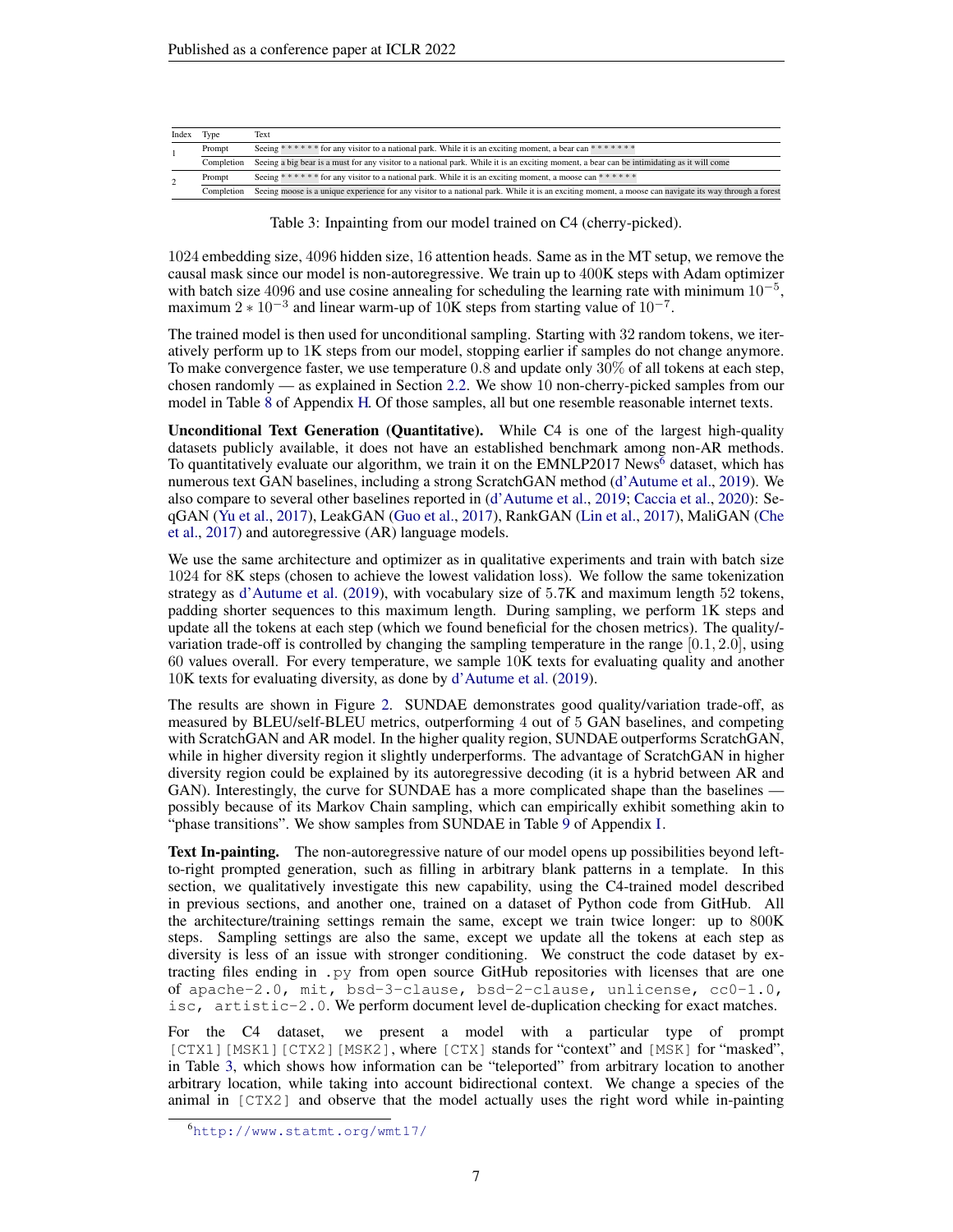<span id="page-7-0"></span>

| Index Type                                                                                                        |            | Text                                                                                    |
|-------------------------------------------------------------------------------------------------------------------|------------|-----------------------------------------------------------------------------------------|
|                                                                                                                   | Prompt     | def trunc_len(x, t): * * * * * * * * * * * * * * * * return min(n, t)                   |
|                                                                                                                   | Completion | $def$ trunc_len(x, t):<br>$n = len(x)$<br>return min(n, $t$ )                           |
| is_even = lambda x: $\star \star \star \star \star \star$<br>Prompt<br>is_odd = lambda x: not * * * * * * # reuse |            |                                                                                         |
|                                                                                                                   | Completion | is_even = lambda x: x $\frac{1}{6}$ 2 == 0<br>is_odd = lambda x: not is_even(x) # reuse |

Table 4: Inpainting from our model trained on GitHub (cherry-picked).

[MSK1] and plausibly continues [MSK2] according to the species. This kind of task would be impossible to perform for an AR model: with left-to-right causality it would be unable to correctly guess the name of the animal, while with a right-to-left one it would have to start filling [MSK2] tokens first, so it would just ignore the conditioning. By contrast, our model succeeds in this task.

For GitHub Python data, we use two different kinds of prompts for our model in Table [4:](#page-7-0) [CTX1][MSK1][CTX2] and [CTX1][MSK1][CTX2][MSK2][CTX3]. In the first example, our model guesses that n should be the length of the input sequence and correctly in-paints [MSK1] region. This would again be impossible to do for AR models. Looking from left-to-right, it is impossible to guess that n will be the name of the length variable and  $t$  is meant to be a threshold. Looking from right-to-left, it is unclear what variables  $n$  and  $t$  represent and what is the function being computed. Only a bidirectional model can perform well in this task. In the second example, our model correctly follows the suggestion to reuse the function which it also has to in-paint.

## 4 RELATED WORK

In this section we provide an overview of generative models, focusing on applications in text domain.

#### 4.1 AUTOREGRESSIVE MODELS

Early attempts to perform autoregressive modelling of text using neural networks began with [Bengio](#page-9-5) [et al.](#page-9-5) [\(2003\)](#page-9-5); later [Sutskever et al.](#page-12-8) [\(2011\)](#page-12-8) extended this approach with RNNs. Since then, improvements in neural network architecture, such as the Transformer [\(Vaswani et al.,](#page-12-0) [2017\)](#page-12-0), and scaling up as with GPT-3 [\(Brown et al.,](#page-9-0) [2020\)](#page-9-0) dramatically improved the performance of AR models. While the architectures evolved, the loss function remained the same with minor modifications.

Insertion [\(Stern et al.,](#page-12-9) [2019\)](#page-12-9) and Levenshtein [\(Gu et al.,](#page-10-10) [2019\)](#page-10-10) Transformers are deviations from the standard paradigm of training and could potentially overcome some of AR problems. However, in the parallel decoding regime, they have to rely on AR distillation for obtaining competitive results.

4.2 NON-AUTOREGRESSIVE MODELS IN GENERAL

Non-autoregressive models evolved in parallel with autoregressive ones but have so far struggled to address the same spectrum of tasks with the same quality as AR models.

Diffusion for generative models was originally introduced by [Sohl-Dickstein et al.](#page-12-10) [\(2015\)](#page-12-10). Recently [Ho et al.](#page-10-11) [\(2020\)](#page-10-11) proposed a different parametrization: instead of modeling one-step transitions, one could instead model  $p(x_0|x_t)$  and later convert those to  $p(x_{t-1}|x_t)$  by probabilistic reasoning. This was recently up-scaled for image modeling by [Nichol & Dhariwal](#page-11-13) [\(2021\)](#page-11-13) and extended to continuous time by [Song et al.](#page-12-11) [\(2020\)](#page-12-11). In terms of applications to text generation, two recent works addressed this: [Hoogeboom et al.](#page-10-3) [\(2021\)](#page-10-3) and [Austin et al.](#page-9-1) [\(2021\)](#page-9-1). Likelihoods obtained in those works are promising, but still behind AR and lacking sample quality as well.

Some diffusion works like [Mittal et al.](#page-11-14) [\(2021\)](#page-11-14) also approached modeling discrete sequences in another way: first encode sequences with a VAE into a continuous space and then apply continuous diffusion approaches commonly used for image generation.

Variational Autoencoders (VAEs) were proposed by [Rezende et al.](#page-12-12) [\(2014\)](#page-12-12) and Kingma  $\&$ [Welling](#page-11-15) [\(2013\)](#page-11-15) as a likelihood-based extension of autoencoders. Application of such methods to text has been problematic empirically: as it was first noted in [Bowman et al.](#page-9-6) [\(2015\)](#page-9-6), good results come from using a strong AR decoder instead of a simple factorised one, but the latents are of-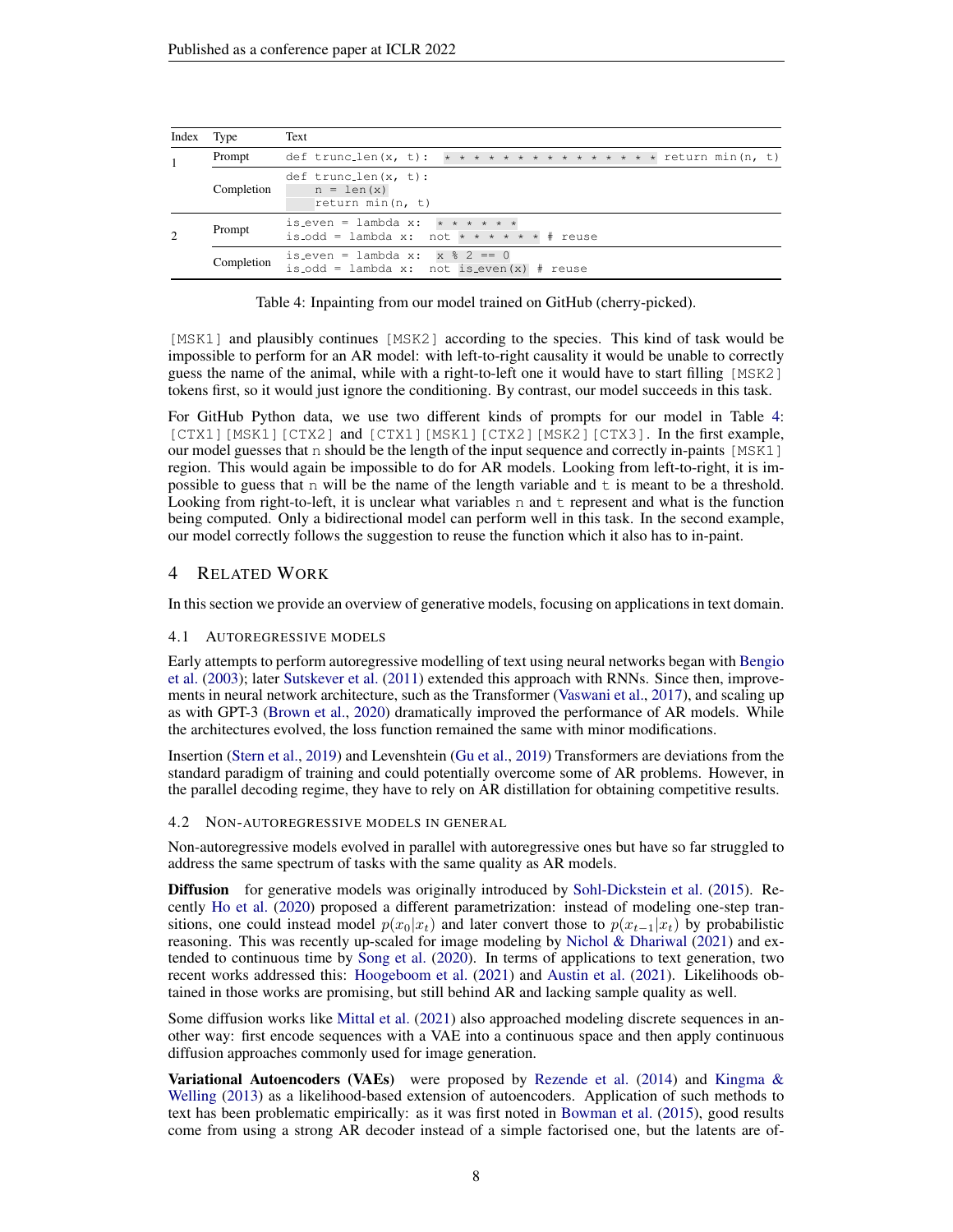ten ignored — which was named "posterior collapse problem". This problem was later tackled by Delta-VAEs [\(Razavi et al.,](#page-12-13) [2019\)](#page-12-13), with limited success in the text domain [\(Bosc & Vincent,](#page-9-7) [2020\)](#page-9-7).

Normalising Flows [\(Dinh et al.,](#page-10-12) [2014;](#page-10-12) [Rezende & Mohamed,](#page-12-14) [2015;](#page-12-14) [Dinh et al.,](#page-10-13) [2016\)](#page-10-13) are another prominent family of generative models, originally proposed for real-valued data and recently revisited for text generation by [Hoogeboom et al.](#page-10-3) [\(2021\)](#page-10-3). While conceptually interesting, the text samples of such methods lack in fidelity.

Generative Adversarial Networks (GANs) were originally introduced by [Goodfellow et al.](#page-10-14) [\(2014\)](#page-10-14) and remain one of the dominant methods for image generation. They were later adapted to text generation in [Yu et al.](#page-12-7) [\(2017\)](#page-12-7); [Guo et al.](#page-10-9) [\(2017\)](#page-10-9); [Lin et al.](#page-11-12) [\(2017\)](#page-11-12); [Che et al.](#page-9-4) [\(2017\)](#page-9-4). However, text generation with such methods is still a challenge, with a more recent ScratchGAN [\(d'Autume](#page-10-8) [et al.,](#page-10-8) [2019\)](#page-10-8) showing relatively low-quality samples. At least part of the problem with applying GANs to text generation comes from non-differentiability of discrete text samples, which requires usage of zeroth order optimization methods.

Energy-Based models have a long history dating back to [Hopfield](#page-10-15) [\(1982\)](#page-10-15); [Hinton](#page-10-16) [\(2002\)](#page-10-16); [LeCun](#page-11-16) [et al.](#page-11-16) [\(2006\)](#page-11-16); [Ranzato et al.](#page-12-15) [\(2007\)](#page-12-15). Recently, [Deng et al.](#page-10-17) [\(2020\)](#page-10-17) shows promising results for text.

#### 4.3 NON-AUTOREGRESSIVE MODELS FOR MACHINE TRANSLATION

There have been many attempts to apply non-autoregressive methods to machine translation. Latent transformer [\(Kaiser et al.,](#page-10-18) [2018\)](#page-10-18) generated latent variables autoregressively and then decoded feedforwardly. NAT [\(Gu et al.,](#page-10-2) [2017\)](#page-10-2) was the first to characterize a problem with non-autoregressive generation — "multi-modality". FlowSeq [\(Ma et al.,](#page-11-4) [2019\)](#page-11-4) applied Normalising Flows to machine translation. LVM-DAEs [\(Lee et al.,](#page-11-2) [2018\)](#page-11-2) are perhaps most related to our method, but these models do not have *unrolled denoising* and their decoding method is deterministic. The leading methods in this area are CMLM [\(Ghazvininejad et al.,](#page-10-0) [2019\)](#page-10-0) and DisCo [\(Kasai et al.,](#page-10-1) [2020\)](#page-10-1). While conceptually similar to LVM-DAEs [\(Lee et al.,](#page-11-2) [2018\)](#page-11-2), these works have introduced significant improvements to the training and decoding procedure, and, as a result, shown strong competition to AR methods. Both of them also do not have *unrolled denoising* and sampling like we do, but they are still powerful baselines. Later, there were attempts to combine CMLM with local AR [\(Kong et al.,](#page-11-17) [2020\)](#page-11-17). Perhaps the most related to our work is the SMART [\(Ghazvininejad et al.,](#page-10-6) [2020\)](#page-10-6) follow-up of the CMLM. However, this method is not probabilistic and it does not show unconditional generation capabilities. Finally, a recent line of work called Imputer [\(Chan et al.,](#page-9-8) [2020;](#page-9-8) [Saharia et al.,](#page-12-5) [2020\)](#page-12-5) achieves strong results in machine translation by aligning target to source via dynamic programming.

#### 4.4 DENOISING OBJECTIVE IN GENERAL

With the advent of BERT [\(Devlin et al.,](#page-10-4) [2018\)](#page-10-4), the denoising objective became very popular for text representation learning. The original idea was later simplified in RoBERTa [\(Liu et al.,](#page-11-18) [2019\)](#page-11-18) by removing the unnecessary next-sentence-prediction task and only retaining the denoising task (the cloze task). This is similar to our work, however, we do not apply masking to corrupt the input tokens, and instead only switch them to random ones. More importantly, RoBERTa does not use *unrolled denoising*. Another work, Electra [\(Clark et al.,](#page-9-9) [2020a\)](#page-9-9), deals with the same kind of corruption that we use, but instead of predicting the original token before the corruption, Electra predicts whether it was corrupted or not. Electric [\(Clark et al.,](#page-10-19) [2020b\)](#page-10-19) does not perform masking, but instead uses noise-contrastive loss to learn a representation of text. BART [\(Lewis et al.,](#page-11-19) [2019\)](#page-11-19) uses both BERT-style denoising and autoregressive modeling for learning representations. All of these methods were originally motivated by improving representation learning of text. There were a few attempts to heuristically decode models like BERT and turn them into text generative models such as in Wang  $&$  Cho [\(2019\)](#page-12-16), however, samples from these models lack coherence.

#### 5 CONCLUSION

In this paper we have proposed a novel non-autoregressive method that operates within the framework of denoising autoencoders and, crucially, unrolls the denoising process during training. *Unrolled denoising* allows us to achieve state-of-the art results in WMT'14 English-to-German translation task amongst non-AR methods (without distillation from large AR models) and good qualitative results in unconditional text modeling on C4 dataset. We have also qualitatively demonstrated new inpainting capabilities on C4 and GitHub Python data, which opens up new avenues for creative text editing where a human could more naturally collaborate with a machine on writing and even programming.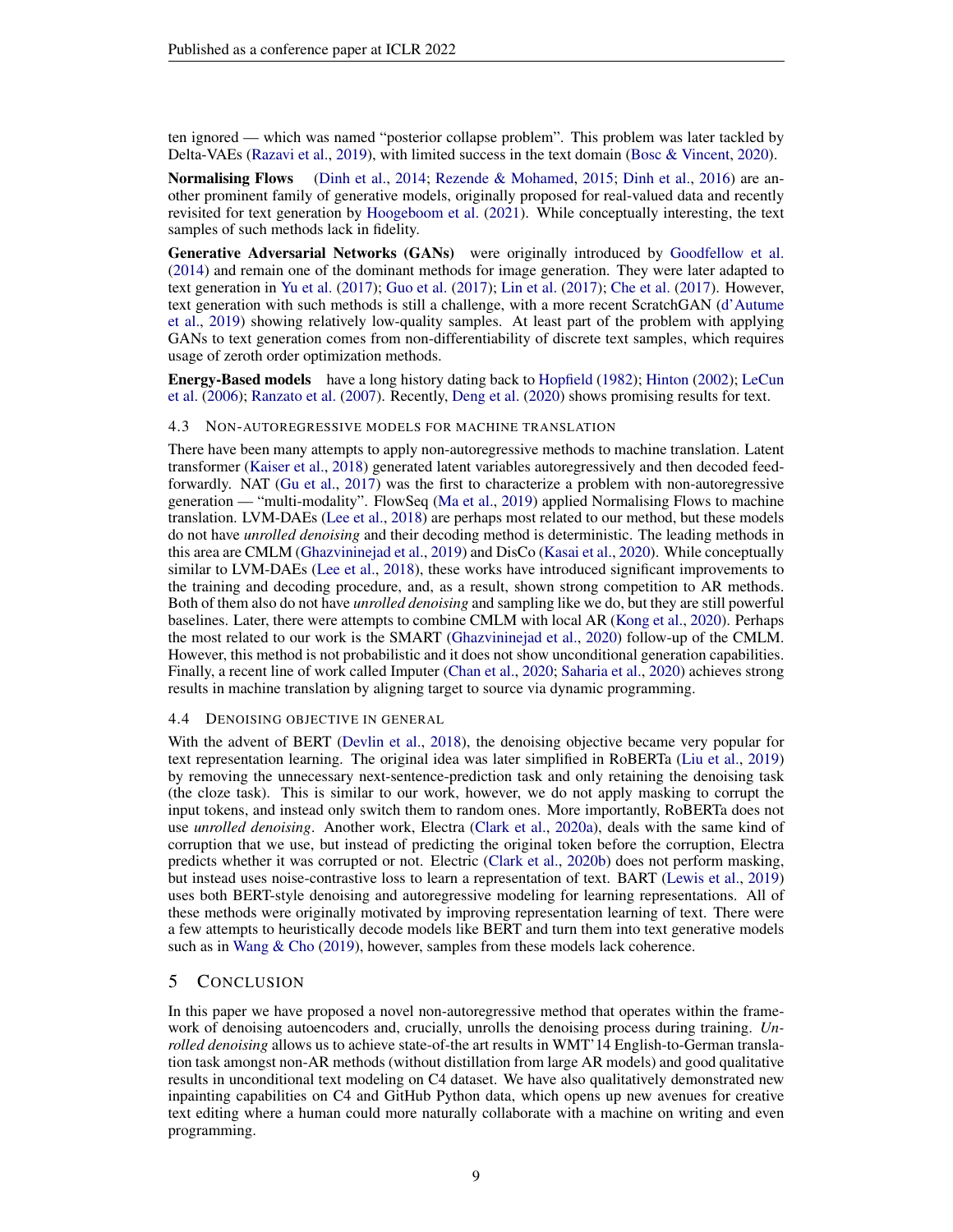#### AUTHOR CONTRIBUTIONS

Nikolay Savinov came up with the idea of unrolled denoising, wrote the first prototype of unconditional generation, contributed to the machine translation codebase and co-led the project. Junyoung Chung wrote most of the machine translation codebase, came up with the length prediction conditioning, suggested argmax-unrolled decoding and co-led the project. Mikołaj Binkowski came ´ up with theoretical insights about our model, wrote most of the evaluation codebase, implemented model improvements and co-led the project. All three first authors contributed equally to writing the paper. Erich Elsen gave high-level scientific guidance, suggested text in-painting experiments and made substantial edits to the paper draft. Aaron van den Oord originally suggested to look into denoising generative models for text, gave high-level scientific guidance, proposed machine translation experiments and made substantial edits to the paper draft.

#### ACKNOWLEDGMENTS

We would like to thank Jean-Baptiste Alayrac and Miruna Pîslar for valuable discussions on the machine translation experiments, William Chan and Chitwan Saharia for sharing distilled translation datasets, Mihaela Rosca and Cyprien de Masson d'Autume for sharing text GAN evaluation code, Yujia Li and Jack Rae for sharing a dataset of Python code from GitHub, Sander Dieleman and Oriol Vinyals for in-depth feedback about our work, Jungo Kasai for responses to our questions about DisCo, Dani Yogatama for sharing knowledge on machine translation evaluation, and Jeff Donahue for feedback and discussions.

#### **REFERENCES**

- <span id="page-9-1"></span>Jacob Austin, Daniel Johnson, Jonathan Ho, Danny Tarlow, and Rianne van den Berg. Structured denoising diffusion models in discrete state-spaces. *arXiv preprint arXiv:2107.03006*, 2021.
- <span id="page-9-5"></span>Yoshua Bengio, Réjean Ducharme, Pascal Vincent, and Christian Janvin. A neural probabilistic language model. *The journal of machine learning research*, 3:1137–1155, 2003.
- <span id="page-9-7"></span>Tom Bosc and Pascal Vincent. Do sequence-to-sequence vaes learn global features of sentences? *arXiv preprint arXiv:2004.07683*, 2020.
- <span id="page-9-6"></span>Samuel R Bowman, Luke Vilnis, Oriol Vinyals, Andrew M Dai, Rafal Jozefowicz, and Samy Bengio. Generating sentences from a continuous space. *arXiv preprint arXiv:1511.06349*, 2015.
- <span id="page-9-0"></span>Tom B Brown, Benjamin Mann, Nick Ryder, Melanie Subbiah, Jared Kaplan, Prafulla Dhariwal, Arvind Neelakantan, Pranav Shyam, Girish Sastry, Amanda Askell, et al. Language models are few-shot learners. *arXiv preprint arXiv:2005.14165*, 2020.
- <span id="page-9-3"></span>Massimo Caccia, Lucas Caccia, William Fedus, Hugo Larochelle, Joelle Pineau, and Laurent Charlin. Language gans falling short. In *8th International Conference on Learning Representations, ICLR 2020, Addis Ababa, Ethiopia, April 26-30, 2020*. OpenReview.net, 2020. URL <https://openreview.net/forum?id=BJgza6VtPB>.
- <span id="page-9-8"></span>William Chan, Chitwan Saharia, Geoffrey Hinton, Mohammad Norouzi, and Navdeep Jaitly. Imputer: Sequence modelling via imputation and dynamic programming. In *International Conference on Machine Learning*, pp. 1403–1413. PMLR, 2020.
- <span id="page-9-4"></span>Tong Che, Yanran Li, Ruixiang Zhang, R Devon Hjelm, Wenjie Li, Yangqiu Song, and Yoshua Bengio. Maximum-likelihood augmented discrete generative adversarial networks. *arXiv preprint arXiv:1702.07983*, 2017.
- <span id="page-9-2"></span>Ciprian Chelba, Tomas Mikolov, Mike Schuster, Qi Ge, Thorsten Brants, and Phillipp Koehn. One billion word benchmark for measuring progress in statistical language modeling. *CoRR*, abs/1312.3005, 2013. URL <http://arxiv.org/abs/1312.3005>.
- <span id="page-9-9"></span>Kevin Clark, Minh-Thang Luong, Quoc V Le, and Christopher D Manning. Electra: Pre-training text encoders as discriminators rather than generators. *arXiv preprint arXiv:2003.10555*, 2020a.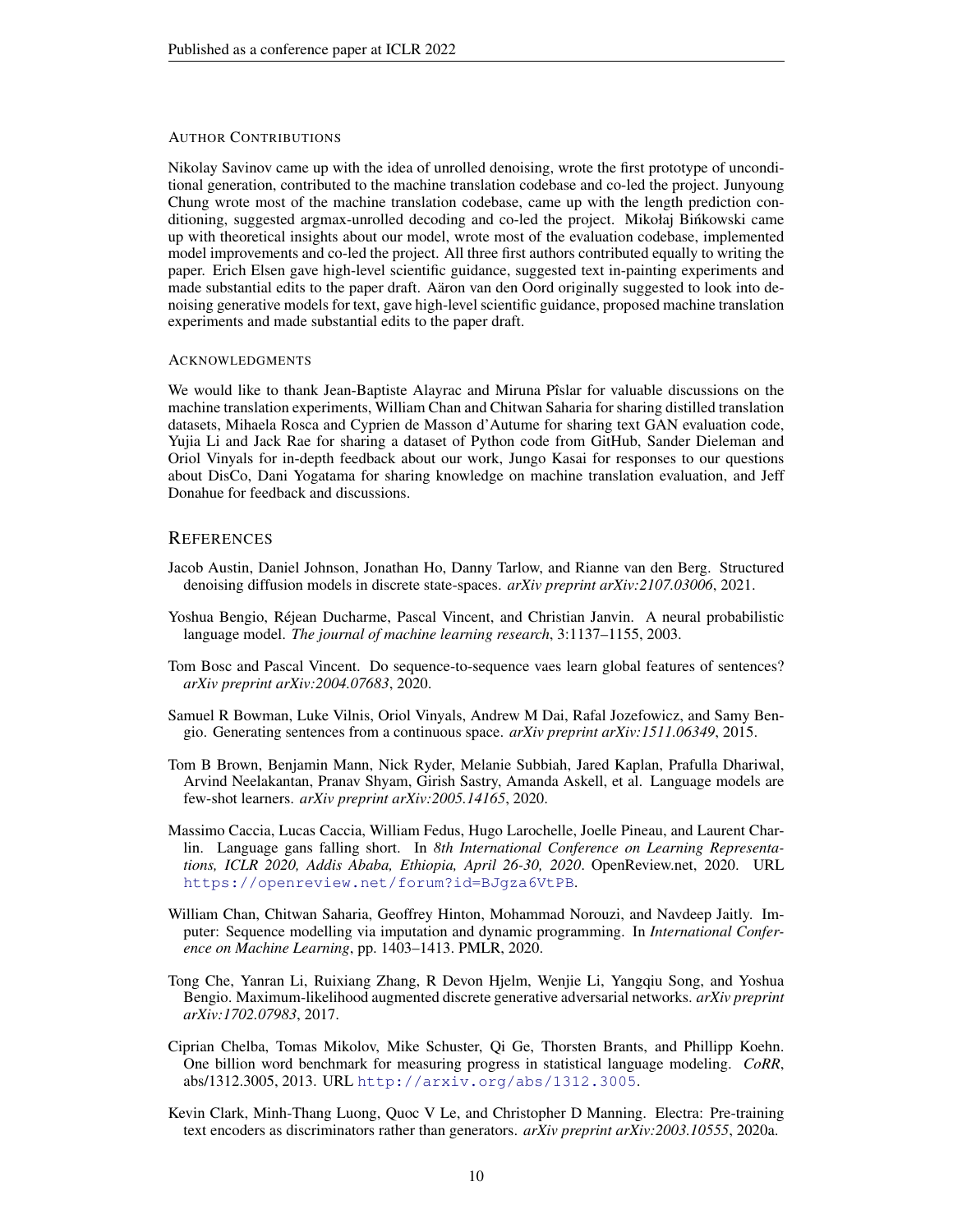- <span id="page-10-19"></span>Kevin Clark, Minh-Thang Luong, Quoc V Le, and Christopher D Manning. Pre-training transformers as energy-based cloze models. *arXiv preprint arXiv:2012.08561*, 2020b.
- <span id="page-10-8"></span>Cyprien de Masson d'Autume, Mihaela Rosca, Jack Rae, and Shakir Mohamed. Training language gans from scratch. *arXiv preprint arXiv:1905.09922*, 2019.
- <span id="page-10-17"></span>Yuntian Deng, Anton Bakhtin, Myle Ott, Arthur Szlam, and Marc'Aurelio Ranzato. Residual energy-based models for text generation. *arXiv preprint arXiv:2004.11714*, 2020.
- <span id="page-10-4"></span>Jacob Devlin, Ming-Wei Chang, Kenton Lee, and Kristina Toutanova. Bert: Pre-training of deep bidirectional transformers for language understanding. *arXiv preprint arXiv:1810.04805*, 2018.
- <span id="page-10-12"></span>Laurent Dinh, David Krueger, and Yoshua Bengio. Nice: Non-linear independent components estimation. *arXiv preprint arXiv:1410.8516*, 2014.
- <span id="page-10-13"></span>Laurent Dinh, Jascha Sohl-Dickstein, and Samy Bengio. Density estimation using real nvp. *arXiv preprint arXiv:1605.08803*, 2016.
- <span id="page-10-0"></span>Marjan Ghazvininejad, Omer Levy, Yinhan Liu, and Luke Zettlemoyer. Mask-predict: Parallel decoding of conditional masked language models. *arXiv preprint arXiv:1904.09324*, 2019.
- <span id="page-10-6"></span>Marjan Ghazvininejad, Omer Levy, and Luke Zettlemoyer. Semi-autoregressive training improves mask-predict decoding. *arXiv preprint arXiv:2001.08785*, 2020.
- <span id="page-10-14"></span>Ian Goodfellow, Jean Pouget-Abadie, Mehdi Mirza, Bing Xu, David Warde-Farley, Sherjil Ozair, Aaron Courville, and Yoshua Bengio. Generative adversarial nets. *Advances in neural information processing systems*, 27, 2014.
- <span id="page-10-2"></span>Jiatao Gu, James Bradbury, Caiming Xiong, Victor OK Li, and Richard Socher. Non-autoregressive neural machine translation. *arXiv preprint arXiv:1711.02281*, 2017.
- <span id="page-10-10"></span>Jiatao Gu, Changhan Wang, and Jake Zhao. Levenshtein transformer. *arXiv preprint arXiv:1905.11006*, 2019.
- <span id="page-10-9"></span>Jiaxian Guo, Sidi Lu, Han Cai, Weinan Zhang, Yong Yu, and Jun Wang. Long text generation via adversarial training with leaked information. arxiv e-prints, art. *arXiv preprint arXiv:1709.08624*, 2017.
- <span id="page-10-5"></span>Junliang Guo, Linli Xu, and Enhong Chen. Jointly masked sequence-to-sequence model for nonautoregressive neural machine translation. In *Proceedings of the 58th Annual Meeting of the Association for Computational Linguistics*, pp. 376–385, 2020.
- <span id="page-10-16"></span>Geoffrey E Hinton. Training products of experts by minimizing contrastive divergence. *Neural computation*, 14(8):1771–1800, 2002.
- <span id="page-10-11"></span>Jonathan Ho, Ajay Jain, and Pieter Abbeel. Denoising diffusion probabilistic models. *arXiv preprint arXiv:2006.11239*, 2020.
- <span id="page-10-3"></span>Emiel Hoogeboom, Didrik Nielsen, Priyank Jaini, Patrick Forre, and Max Welling. Argmax ´ flows and multinomial diffusion: Towards non-autoregressive language models. *arXiv preprint arXiv:2102.05379*, 2021.
- <span id="page-10-15"></span>John J Hopfield. Neural networks and physical systems with emergent collective computational abilities. *Proceedings of the national academy of sciences*, 79(8):2554–2558, 1982.
- <span id="page-10-18"></span>Lukasz Kaiser, Samy Bengio, Aurko Roy, Ashish Vaswani, Niki Parmar, Jakob Uszkoreit, and Noam Shazeer. Fast decoding in sequence models using discrete latent variables. In *International Conference on Machine Learning*, pp. 2390–2399. PMLR, 2018.
- <span id="page-10-1"></span>Jungo Kasai, James Cross, Marjan Ghazvininejad, and Jiatao Gu. Non-autoregressive machine translation with disentangled context transformer. In *International Conference on Machine Learning*, pp. 5144–5155. PMLR, 2020.
- <span id="page-10-7"></span>Yoon Kim and Alexander M Rush. Sequence-level knowledge distillation. *arXiv preprint arXiv:1606.07947*, 2016.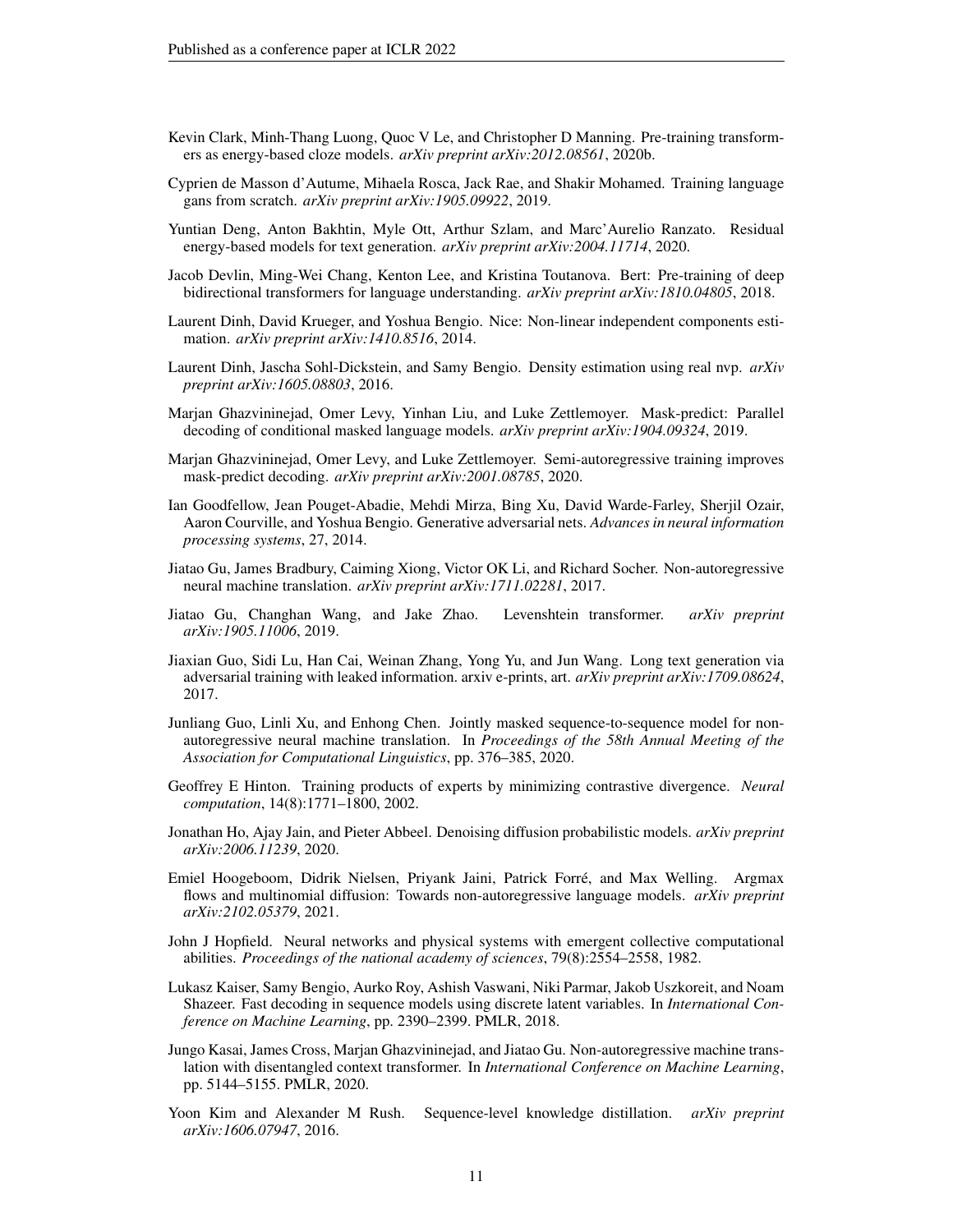- <span id="page-11-8"></span>Diederik P Kingma and Jimmy Ba. Adam: A method for stochastic optimization. *arXiv preprint arXiv:1412.6980*, 2014.
- <span id="page-11-15"></span>Diederik P Kingma and Max Welling. Auto-encoding variational bayes. *arXiv preprint arXiv:1312.6114*, 2013.
- <span id="page-11-17"></span>Xiang Kong, Zhisong Zhang, and Eduard Hovy. Incorporating a local translation mechanism into non-autoregressive translation. *arXiv preprint arXiv:2011.06132*, 2020.
- <span id="page-11-11"></span>Taku Kudo and John Richardson. Sentencepiece: A simple and language independent subword tokenizer and detokenizer for neural text processing. *arXiv preprint arXiv:1808.06226*, 2018.
- <span id="page-11-16"></span>Yann LeCun, Sumit Chopra, Raia Hadsell, M Ranzato, and F Huang. A tutorial on energy-based learning. *Predicting structured data*, 1(0), 2006.
- <span id="page-11-2"></span>Jason Lee, Elman Mansimov, and Kyunghyun Cho. Deterministic non-autoregressive neural sequence modeling by iterative refinement. *arXiv preprint arXiv:1802.06901*, 2018.
- <span id="page-11-5"></span>Jason Lee, Raphael Shu, and Kyunghyun Cho. Iterative refinement in the continuous space for non-autoregressive neural machine translation. *arXiv preprint arXiv:2009.07177*, 2020.
- <span id="page-11-19"></span>Mike Lewis, Yinhan Liu, Naman Goyal, Marjan Ghazvininejad, Abdelrahman Mohamed, Omer Levy, Ves Stoyanov, and Luke Zettlemoyer. Bart: Denoising sequence-to-sequence pretraining for natural language generation, translation, and comprehension. *arXiv preprint arXiv:1910.13461*, 2019.
- <span id="page-11-3"></span>Zhuohan Li, Zi Lin, Di He, Fei Tian, Tao Qin, Liwei Wang, and Tie-Yan Liu. Hint-based training for non-autoregressive machine translation. *arXiv preprint arXiv:1909.06708*, 2019.
- <span id="page-11-12"></span>Kevin Lin, Dianqi Li, Xiaodong He, Zhengyou Zhang, and Ming-Ting Sun. Adversarial ranking for language generation. *arXiv preprint arXiv:1705.11001*, 2017.
- <span id="page-11-18"></span>Yinhan Liu, Myle Ott, Naman Goyal, Jingfei Du, Mandar Joshi, Danqi Chen, Omer Levy, Mike Lewis, Luke Zettlemoyer, and Veselin Stoyanov. Roberta: A robustly optimized bert pretraining approach. *arXiv preprint arXiv:1907.11692*, 2019.
- <span id="page-11-10"></span>Ilya Loshchilov and Frank Hutter. Sgdr: Stochastic gradient descent with warm restarts. *arXiv preprint arXiv:1608.03983*, 2016.
- <span id="page-11-9"></span>Ilya Loshchilov and Frank Hutter. Decoupled weight decay regularization. *arXiv preprint arXiv:1711.05101*, 2017.
- <span id="page-11-4"></span>Xuezhe Ma, Chunting Zhou, Xian Li, Graham Neubig, and Eduard Hovy. Flowseq: Non-autoregressive conditional sequence generation with generative flow. *arXiv preprint arXiv:1909.02480*, 2019.
- <span id="page-11-0"></span>Matt Mahoney. Text 8 dataset. <http://mattmahoney.net/dc/textdata>, 2011. Accessed: 2021-09-29.
- <span id="page-11-14"></span>Gautam Mittal, Jesse Engel, Curtis Hawthorne, and Ian Simon. Symbolic music generation with diffusion models. *arXiv preprint arXiv:2103.16091*, 2021.
- <span id="page-11-13"></span>Alex Nichol and Prafulla Dhariwal. Improved denoising diffusion probabilistic models. *arXiv preprint arXiv:2102.09672*, 2021.
- <span id="page-11-6"></span>Kishore Papineni, Salim Roukos, Todd Ward, and Wei-Jing Zhu. Bleu: a method for automatic evaluation of machine translation. In *Proceedings of the 40th annual meeting of the Association for Computational Linguistics*, pp. 311–318, 2002.
- <span id="page-11-7"></span>Matt Post. A call for clarity in reporting bleu scores. *arXiv preprint arXiv:1804.08771*, 2018.
- <span id="page-11-1"></span>Colin Raffel, Noam Shazeer, Adam Roberts, Katherine Lee, Sharan Narang, Michael Matena, Yanqi Zhou, Wei Li, and Peter J. Liu. Exploring the limits of transfer learning with a unified text-to-text transformer. *arXiv e-prints*, 2019.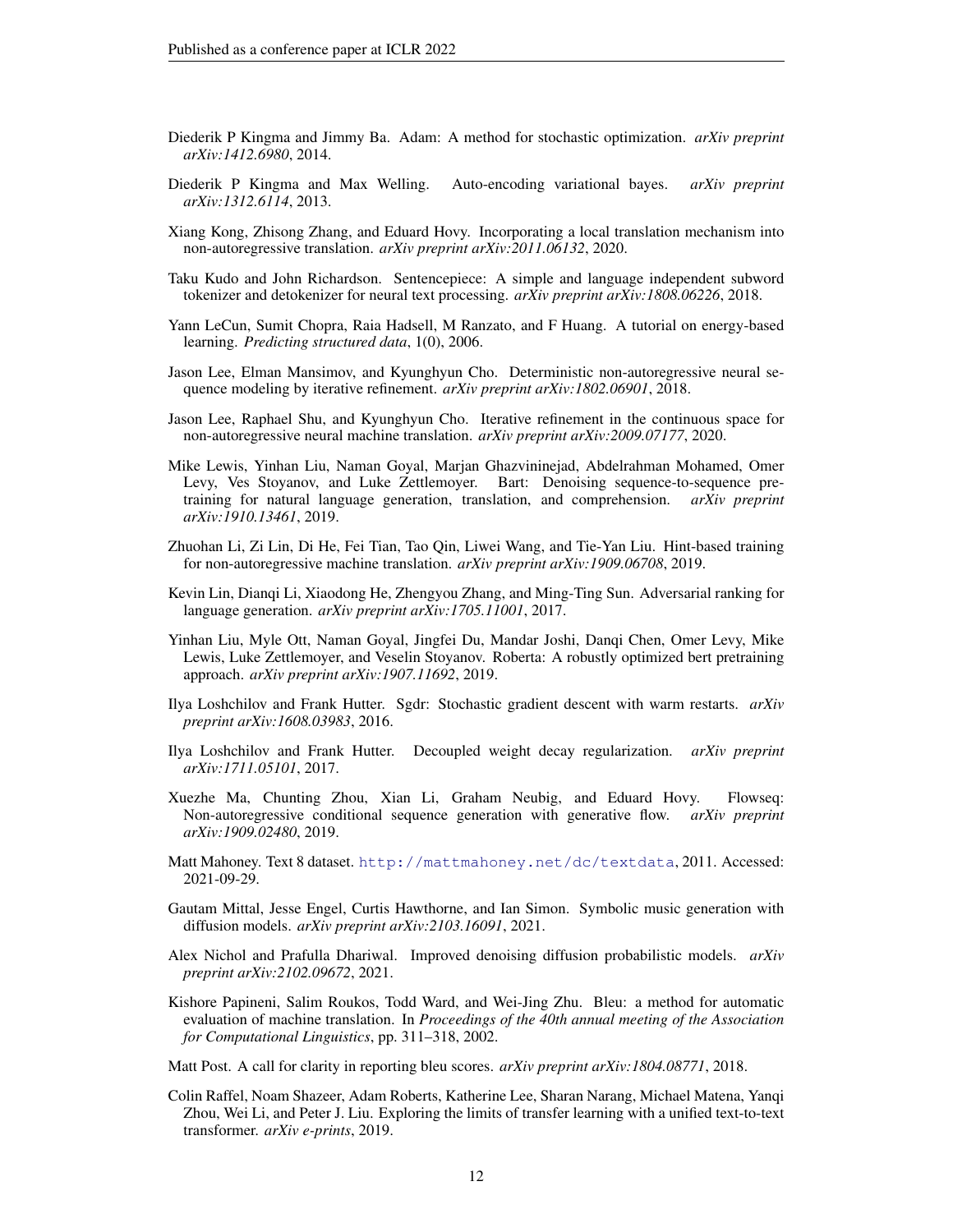- <span id="page-12-3"></span>Qiu Ran, Yankai Lin, Peng Li, and Jie Zhou. Guiding non-autoregressive neural machine translation decoding with reordering information. *arXiv preprint arXiv:1911.02215*, 2019.
- <span id="page-12-15"></span>Marc'Aurelio Ranzato, Y-Lan Boureau, Sumit Chopra, and Yann LeCun. A unified energy-based framework for unsupervised learning. In *Artificial Intelligence and Statistics*, pp. 371–379. PMLR, 2007.
- <span id="page-12-13"></span>Ali Razavi, Aaron van den Oord, Ben Poole, and Oriol Vinyals. Preventing posterior collapse with ¨ delta-vaes. *arXiv preprint arXiv:1901.03416*, 2019.
- <span id="page-12-14"></span>Danilo Rezende and Shakir Mohamed. Variational inference with normalizing flows. In *International conference on machine learning*, pp. 1530–1538. PMLR, 2015.
- <span id="page-12-12"></span>Danilo Jimenez Rezende, Shakir Mohamed, and Daan Wierstra. Stochastic backpropagation and approximate inference in deep generative models. In *International conference on machine learning*, pp. 1278–1286. PMLR, 2014.
- <span id="page-12-5"></span>Chitwan Saharia, William Chan, Saurabh Saxena, and Mohammad Norouzi. Non-autoregressive machine translation with latent alignments. *arXiv preprint arXiv:2004.07437*, 2020.
- <span id="page-12-6"></span>Rico Sennrich, Barry Haddow, and Alexandra Birch. Neural machine translation of rare words with subword units. *arXiv preprint arXiv:1508.07909*, 2015.
- <span id="page-12-2"></span>Raphael Shu, Jason Lee, Hideki Nakayama, and Kyunghyun Cho. Latent-variable nonautoregressive neural machine translation with deterministic inference using a delta posterior. In *Proceedings of the AAAI Conference on Artificial Intelligence*, volume 34, pp. 8846–8853, 2020.
- <span id="page-12-10"></span>Jascha Sohl-Dickstein, Eric Weiss, Niru Maheswaranathan, and Surya Ganguli. Deep unsupervised learning using nonequilibrium thermodynamics. In *International Conference on Machine Learning*, pp. 2256–2265. PMLR, 2015.
- <span id="page-12-11"></span>Yang Song, Jascha Sohl-Dickstein, Diederik P Kingma, Abhishek Kumar, Stefano Ermon, and Ben Poole. Score-based generative modeling through stochastic differential equations. *arXiv preprint arXiv:2011.13456*, 2020.
- <span id="page-12-9"></span>Mitchell Stern, William Chan, Jamie Kiros, and Jakob Uszkoreit. Insertion transformer: Flexible sequence generation via insertion operations. In *International Conference on Machine Learning*, pp. 5976–5985. PMLR, 2019.
- <span id="page-12-4"></span>Zhiqing Sun, Zhuohan Li, Haoqing Wang, Zi Lin, Di He, and Zhi-Hong Deng. Fast structured decoding for sequence models. *arXiv preprint arXiv:1910.11555*, 2019.
- <span id="page-12-8"></span>Ilya Sutskever, James Martens, and Geoffrey E Hinton. Generating text with recurrent neural networks. In *ICML*, 2011.
- <span id="page-12-0"></span>Ashish Vaswani, Noam Shazeer, Niki Parmar, Jakob Uszkoreit, Llion Jones, Aidan N Gomez, Łukasz Kaiser, and Illia Polosukhin. Attention is all you need. In *Advances in neural information processing systems*, pp. 5998–6008, 2017.
- <span id="page-12-16"></span>Alex Wang and Kyunghyun Cho. Bert has a mouth, and it must speak: Bert as a markov random field language model. *arXiv preprint arXiv:1902.04094*, 2019.
- <span id="page-12-1"></span>Yiren Wang, Fei Tian, Di He, Tao Qin, ChengXiang Zhai, and Tie-Yan Liu. Non-autoregressive machine translation with auxiliary regularization. In *Proceedings of the AAAI Conference on Artificial Intelligence*, volume 33, pp. 5377–5384, 2019.
- <span id="page-12-7"></span>Lantao Yu, Weinan Zhang, Jun Wang, and Yong Yu. Seqgan: Sequence generative adversarial nets with policy gradient. In *Proceedings of the AAAI conference on artificial intelligence*, volume 31, 2017.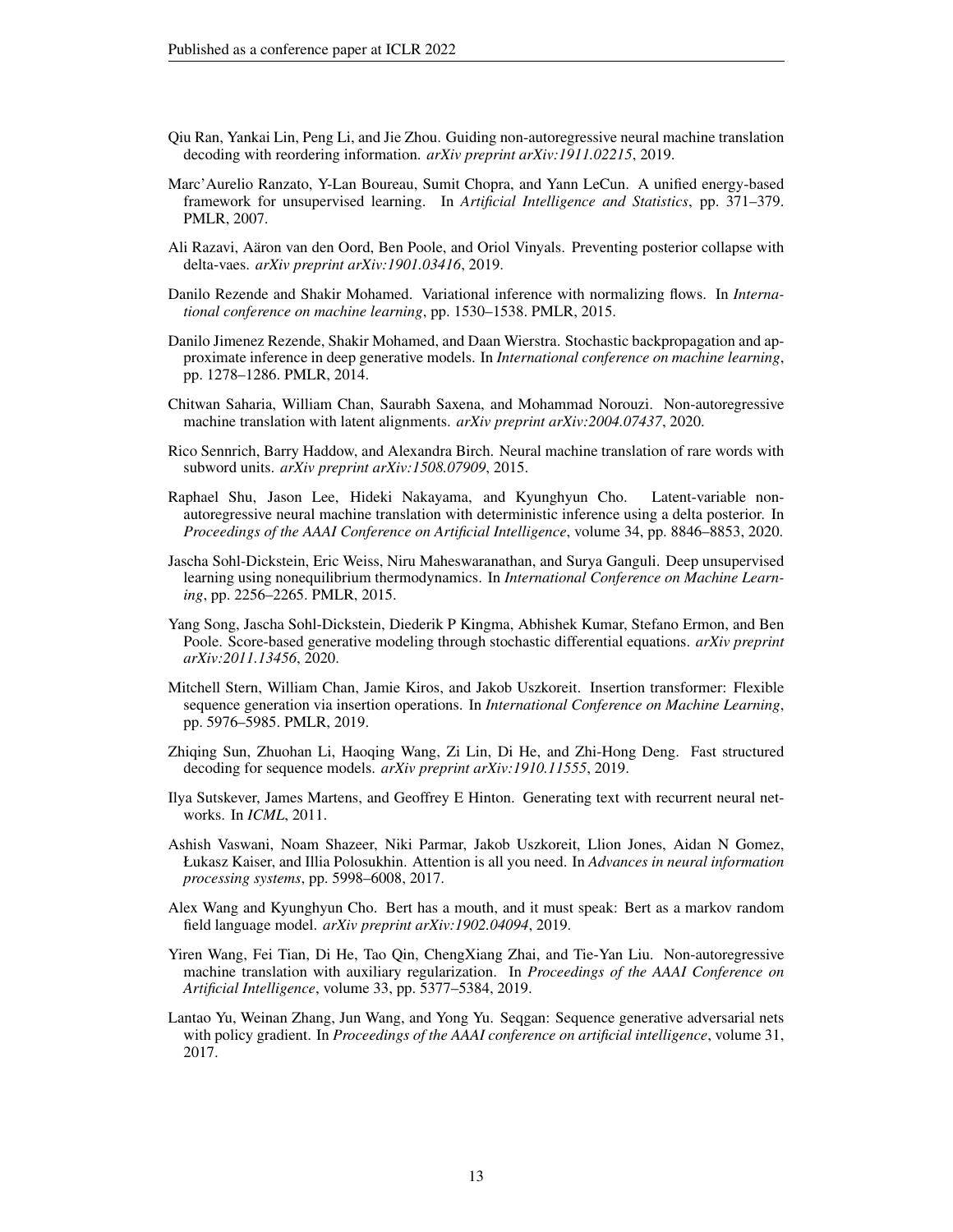### <span id="page-13-0"></span>A METHOD DETAILS

Using Markov property and the form of  $p_t = f_{\theta}(\cdot|\mathbf{x}_{t-1})$ , for any  $t > 0$  we obtain

$$
p_t(\mathbf{x}_t|\mathbf{x}_0) = \sum_{\mathbf{x}_{t-1} \in X} p_{t-1}(\mathbf{x}_{t-1}|\mathbf{x}_0) f_{\theta}(\mathbf{x}_t|\mathbf{x}_{t-1})
$$
(5)

<span id="page-13-4"></span>
$$
= \mathbb{E}_{\mathbf{x}_{t-1} \sim p_{t-1}(\cdot|\mathbf{x}_0)} f_{\theta}(\mathbf{x}_t|\mathbf{x}_{t-1}). \tag{6}
$$

By induction, we can keep unrolling the chain for all steps  $s = t - 1, t - 2, \ldots, 1$ , eventually obtaining

$$
p_t(\boldsymbol{x}_t|\boldsymbol{x}_0) = \sum_{\substack{\boldsymbol{x}_1,\dots,\boldsymbol{x}_{t-1} \\ \in X}} \prod_{s=1}^t f_{\theta}(\boldsymbol{x}_s|\boldsymbol{x}_{s-1})
$$
  
= 
$$
\mathbb{E} \sum_{\substack{\mathbf{x}_1 \sim p_1(\cdot|\boldsymbol{x}_0) \\ \mathbf{x}_{t-1} \sim p_{t-1}(\cdot|\mathbf{x}_{t-2})}} [f_{\theta}(\boldsymbol{x}_t|\mathbf{x}_{t-1})],
$$
 (7)

which proves the from of the model distribution (Eq. [1\)](#page-1-2).

### <span id="page-13-1"></span>A.1 UPPER BOUND ON THE LOSS.

Using Jensen's inequality we can swap log and expectation in Eq. [7](#page-13-4) to obtain

$$
-\log p_t(\mathbf{x}|\mathbf{x}_0) \le -\mathbb{E}_{\mathbf{x}_1 \sim p_1(\cdot|\mathbf{x}_0)} \left[ \log f_{\theta}(\mathbf{x}|\mathbf{x}_{t-1}) \right],
$$
\n
$$
\mathbf{x}_{t-1} \sim p(\cdot|\mathbf{x}_{t-2})
$$
\n(8)

hence

$$
\widetilde{L^{(t)}}(\theta) = -\mathbb{E} \underset{\mathbf{x}_0 \sim q(\cdot|\mathbf{x})}{\times} [\log p_t(\mathbf{x}|\mathbf{x}_0)] \leq -\mathbb{E} \underset{\substack{\mathbf{x}_0 \sim q(\cdot|\mathbf{x}) \\ \mathbf{x}_1 \sim f_\theta(\cdot|\mathbf{x}_0) \\ \mathbf{x}_{t-1} \sim f_\theta(\cdot|\mathbf{x}_t)}}{\log f_\theta(\mathbf{x}|\mathbf{x}_{t-1})] = L^{(t)}(\theta). \tag{9}
$$

#### <span id="page-13-2"></span>A.2 RELATION TO VAE

Variational Autoencoders [\(Kingma & Welling,](#page-11-15) [2013;](#page-11-15) [Rezende et al.,](#page-12-12) [2014\)](#page-12-12) optimise the expected evidence lower bound (ELBO) on the marginal likelihood

$$
\log p(\mathbf{x}) \ge -D_{\text{KL}}(q(\mathbf{z}|\mathbf{x})||p_0(\mathbf{z})) + \mathbb{E}_{\mathbf{z} \sim q(\cdot|\mathbf{x})} [\log p(\mathbf{x}|\mathbf{z})],
$$
\n(10)

with respect to parameters of both the variational distribution  $q$  and generative distribution  $p$ , where  $p_0$  remains the prior for for the latent variables. Denosing autoencoders limit the optimisation to the second term, assuming a fixed encoder  $q$ , which is also the case with SUNDAE: identifying encoder with our corruption distribution and generative distribution  $p$  with the distribution of our chain at the last step  $p_T$ , expected ELBO becomes

$$
\mathbb{E}_{\mathbf{x} \sim p_{\text{data}}}[\log p_{T}(\mathbf{x})] \ge -\mathbb{E}_{\mathbf{x} \sim p_{\text{data}}} [D_{\text{KL}}(q(\mathbf{z}|\mathbf{x}) \| p_{0}(\mathbf{z}))] + \mathbb{E}_{\substack{\mathbf{x} \sim p_{\text{data}} \\ \mathbf{x}^{c} \sim q(\cdot|\mathbf{x})}} [\log p_{t}(\mathbf{x}|\mathbf{x}^{c})]
$$
  
\n
$$
\ge -\mathbb{E}_{\mathbf{x} \sim p_{\text{data}}} [D_{\text{KL}}(q(\mathbf{z}|\mathbf{x}) \| p_{0}(\mathbf{z}))] - L^{(T)}(\theta). \tag{11}
$$

where the second inequality is a consequence of the upper bound [3.](#page-2-1) Hence, minimizing  $L^{(T)}$  would lead to maximisation of the lower bound on the model likelihood.

#### <span id="page-13-3"></span>A.3 CORRUPTION FUNCTION

Our corruption function is obtained in stages:

- sample uniform expected corruption proportion  $\alpha \sim \mathcal{U}([0, 1]),$
- sample Bernoulli mask, independently for each token  $m \sim (Bernoulli(\alpha))^N$ ,
- sample noise  $\eta \sim (\mathcal{U}(\{1, 2, \ldots, v\})^N)$ ,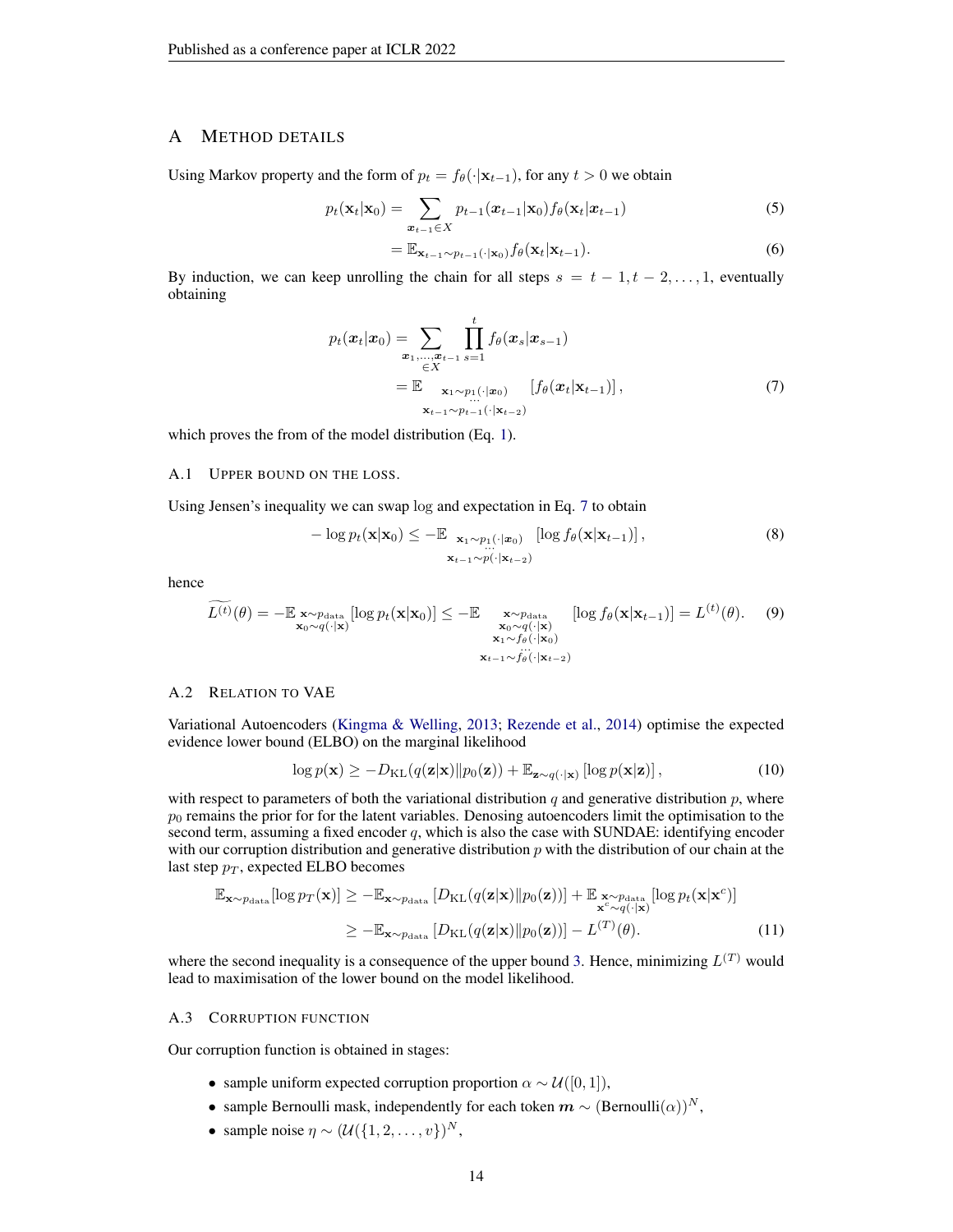<span id="page-14-2"></span>

Figure 3: Overview of target length prediction. During SUNDAE training, we simultaneously train the length predictor with cross-entropy loss and give ground-truth target length as input to the decoder (green dashed arrow), thus teacher-forcing it. During sampling, we give the most likely target length prediction from the network to the decoder (red dashed arrow).

• compute corruption  $x^c = c_{\alpha, m, \eta}(x) = (1 - m) \cdot x + m \cdot \eta$  (with multiplications taken element-wise).

The distribution  $p^c(\cdot|\mathbf{x})p_{\text{data}}(\mathbf{x})$  obtained in this process covers the entire input space X, with probability skewed towards samples whose parts come from  $p_{data}$ . Note that except for corruption proportion, all steps are independent for all individual tokens. Given  $\alpha$ ,  $p^{c_{\alpha}}(y|x)$  can be factorised as

$$
\prod_n p^{c_\alpha}(\boldsymbol{y}^{(n)}|\boldsymbol{x}^{(n)}) = \prod_n h(\boldsymbol{y}^{(n)})^T \boldsymbol{Q}_\alpha h(\boldsymbol{x}^{(n)}),
$$

where  $\mathbf{Q}_{\alpha} = \alpha \mathbf{I} + (1 - \alpha)\mathbf{V}$  is a transition matrix, V is a  $v \times v$  matrix with all entries equal to  $\frac{1}{v}$ , and  $h(a)$  denotes one-hot vector representation of  $a \in \{1, 2, ..., v\}$ . In this context, corruption with rate  $\alpha$  corresponds to a *multinomial-diffusion forward process* with probability  $\alpha$  of remaining in the same state, as proposed by [\(Hoogeboom et al.,](#page-10-3) [2021\)](#page-10-3).

## <span id="page-14-1"></span>B DETAILS OF TARGET LENGTH PREDICTION

We provide a simplified high-level overview of the target length predictor in Figure [3.](#page-14-2) In the rest of this section we focus on implementation details.

The target length prediction module consists of 6 residual blocks. The length prediction module takes the source encodings  $h_x = encoder(x)$  as the input, where x is a sequence of source tokens. We first project  $h_x$  into a vector  $v_x \in \mathbb{R}^{d'_{LP}}$ , where  $d_{LP} = 128$  is the hidden size of the target length prediction module. We add a source length embedding vector  $v_{len} = S_{(N_{source} \times d_{LP})}(l_x)$ to  $v_x$  and obtain the final encoder state representation  $v'_x = v_x + v_{len}$ , where  $l_x$  is the number of the source tokens, and  $N_{source} = 128$  is the maximum number of the source tokens. The target length prediction module then takes  $v_x$  as the input and predicts the (downsampled) target length  $l_d$ . We found beneficial downsampling the target lengths for the length prediction by a factor of 2, i.e.  $l_d = \lfloor l/2 \rfloor$  as compared to exact prediction of l; since the maximum number of target tokens is  $N = 128$ , the maximum size of the outcome of length prediction is  $N_d = 64$ .

We prepend an embedding  $h_{len} \in \mathbb{R}^{d_{enc}}$  of target length to the source encodings  $h_x \in$  $\mathbb{R}^{N_{source} \times d_{enc}}$  for each source example x and allow the decoder to attend to it ( $d_{enc}$  here denotes the dimensionality of the encoder).  $h_{len}$  is obtained by applying an embedding matrix  $V_{(N_d \times d_{enc})}$ to ground truth (downsampled) length  $l_d$  at training time, or to predicted one  $l_d$  during sampling. Note that optimisation of the length classification loss does not affect the encoder parameters.

### <span id="page-14-0"></span>C EFFECTS OF TARGET LENGTH PREDICTION

It is shown empirically that the length of the translated results can affect BLEU score. Approximate search methods such as beam search usually incorporate a length normalization term in order to prevent the search algorithm to prefer shorter sentences. This is due to the fact that the scoring function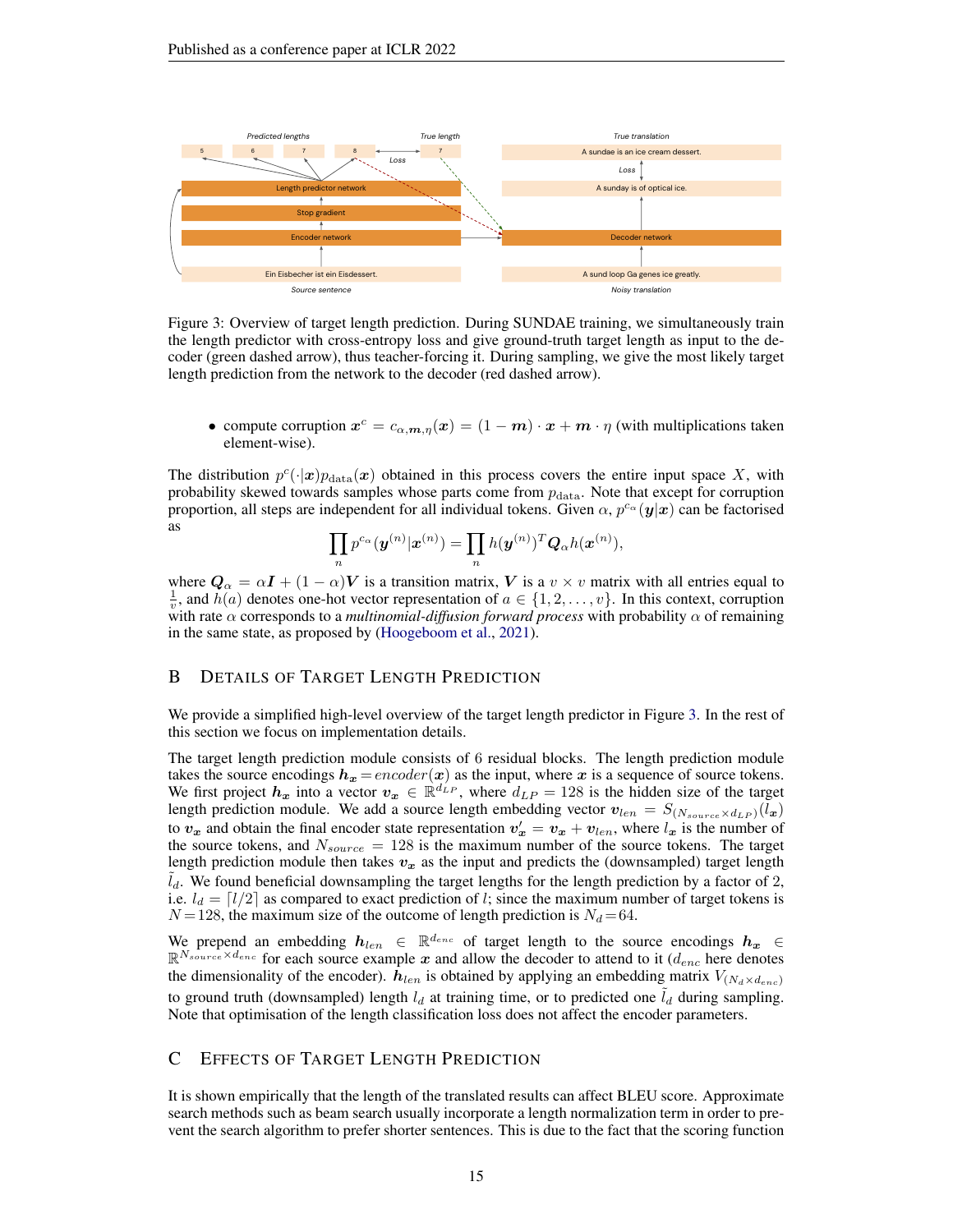<span id="page-15-0"></span>

(a)  $EN \rightarrow DE$  with and without length prediction





(c)  $EN \rightarrow FR$  with and without length prediction

(d)  $EN\rightarrow DE$  with increasing number of unrolls

Figure 4: Validation BLEU curves during training with and without target length prediction on WMT'14 EN→DE, DE→EN and EN→FR tasks shown in Figure [4a,](#page-15-0) [4b](#page-15-0) and [4c,](#page-15-0) respectively. Fig-ure [4d](#page-15-0) shows the effect of *unrolled denoising* terms on translation quality, here  $L(k) = L^{(1:k)}$ . All models are trained with a batch size of 256 using 20 different random seeds to display uncertainty.

<span id="page-15-1"></span>

| Source                   | Ich habe dort Dinge gesehen, aus denen ich gestärkt hervorgegangen bin.                                     |
|--------------------------|-------------------------------------------------------------------------------------------------------------|
| Initialization<br>Step 1 | ThirVerschlMarta moderatopposed frameworks solidierweitert []<br>I saw things there that which I I stronger |
| Step 2<br>Step 3         | I saw things there from which I me stronger<br>I saw things there from which I emerged stronger.            |
| Step 4                   | I saw things there from which I emerged stronger.                                                           |
| Reference                | I saw some things there and came out stronger.                                                              |

Table 5: German-to-English translation process. Since initialization is quite long, we substitute the trailing tokens with [...]. Tokens changed from previous step are highlighted in gray. The process converges after 3 steps, while AR would take 10 steps (one for each token in the translation).

is usually chosen as the likelihood modelled by the translation system, and beams containing shorter sequences tend to score higher likelihoods. In non-AR models, the end of sequence is not explicitly learned by the models, thus they can benefit by knowing the target sequence length in advance to generating the translation. However, the length of the target sequence cannot be known at inference time, therefore, a model should predict it instead. We show how BLEU scores can differ in WMT'14 translation tasks with and without the target length prediction in Figure [4a-4c.](#page-15-0)

# D EFFECTS OF UNROLLED LOGITS LOSSES

We show how varying the number of *unrolled logits* can affect the MT performance in Figure [4d.](#page-15-0)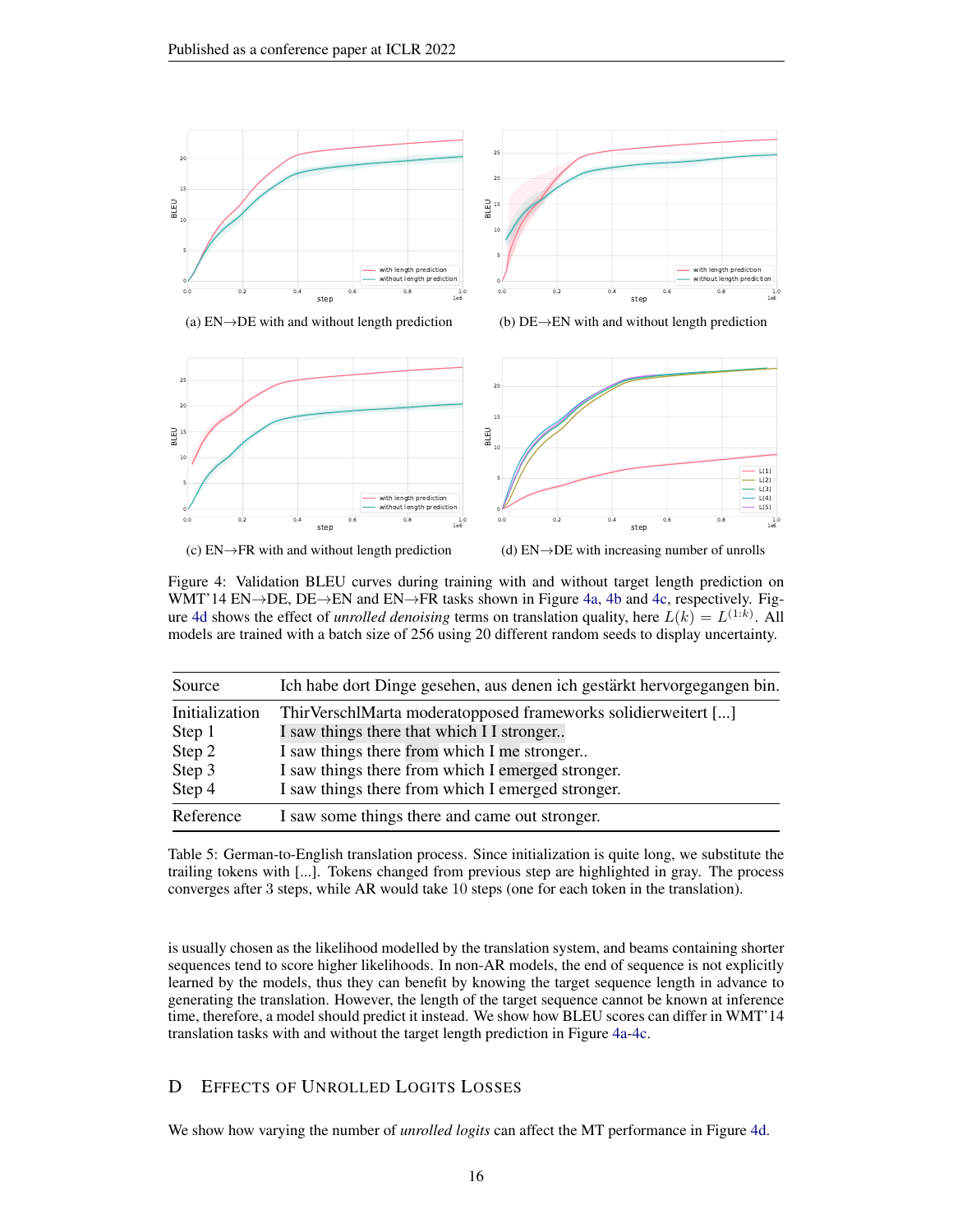<span id="page-16-3"></span>

(a) Model score evolution throughout sampling.

(b) BLEU evolution throughout sampling.

Figure 5: Model score (left) and BLEU (right) evolution throughout sampling for various temperatures. The reference score on the left hand side denotes the model score obtained for ground truth inputs. Overall, medium-low temperatures give the best results.

### <span id="page-16-0"></span>E TRANSLATION ANALYSIS

We show how our algorithm works step-by-step for translation in Table [5.](#page-15-1) It is interesting to observe how the multimodality problem [\(Gu et al.,](#page-10-2) [2017\)](#page-10-2) gets resolved with more steps. Multimodality usually manifests in repeated tokens in translation, which intrinsically comes from inability to coordinate decisions when independently sampling multiple tokens at once. However, after a few steps all repetitions are corrected, because the model conditions on the previous step and hence can better coordinate further changes.

Figure [5](#page-16-3) shows how the model and the BLEU scores evolve during sampling for various temperatures. The model score here refers to the cross-entropy between translation and model logits produced by giving this translation as the input. While for very low temperatures the scores initially improve faster, they are eventually outperformed by scores for higher temperatures, possibly due to low diversity induced by near-deterministic sampling. For very high temperatures, on the other hand, the scores improve slowly, and hence using such temperatures is rather impractical.

#### <span id="page-16-2"></span>F DISTILLATION SCORES OBTAINED WITH TRANSFORMER–BASE

In Table [6](#page-16-1) we also present results for SUNDAE trained on data distilled from autoregressive Transformer-Base model, which allows direct comparison with similarly obtained Imputer scores [\(Saharia et al.,](#page-12-5) [2020\)](#page-12-5). The results show that SUNDAE noticeably outperforms Imputer at 8 steps for both EN→DE and DE→EN language pairs.

<span id="page-16-1"></span>

|                                        |             | <b>AR-distilled BLEU</b> |                     |  |
|----------------------------------------|-------------|--------------------------|---------------------|--|
| Model                                  | Steps $(T)$ | $EN\rightarrow DE$       | $DE \rightarrow EN$ |  |
| Imputer (Saharia et al., 2020) $(n=1)$ | 4           | 27.9                     | 30.9                |  |
| Imputer (Saharia et al., 2020) $(n=1)$ | 8           | 27.9                     | 31.1                |  |
| <b>SUNDAE (63M)</b>                    |             |                          |                     |  |
| Deterministic $(n=16)$                 | 4           | 28.00                    | 31.82               |  |
| Deterministic $(n=16)$                 | 8           | 28.01                    | 31.84               |  |
| Deterministic $(n=16)$                 | 10          | 28.01                    | 31.84               |  |
| Stochastic $(n=16)$                    | 4           | 27.78                    | 31.42               |  |
| Stochastic $(n=16)$                    | 8           | 28.14                    | 31.78               |  |
| Stochastic $(n=16)$                    | 10          | 28.11                    | 31.87               |  |
| Stochastic $(n=16)$                    | 16          | 28.11                    | 31.87               |  |
| Stochastic $(n=16)$                    | 32          | 28.02                    | 31.92               |  |

Table 6: Test BLEU scores of SUNDAE and Imputer [\(Saharia et al.,](#page-12-5) [2020\)](#page-12-5) distilled from AR Transformer–Base model on English-to-German (EN→DE) and German-to-English (DE→EN) translation tasks.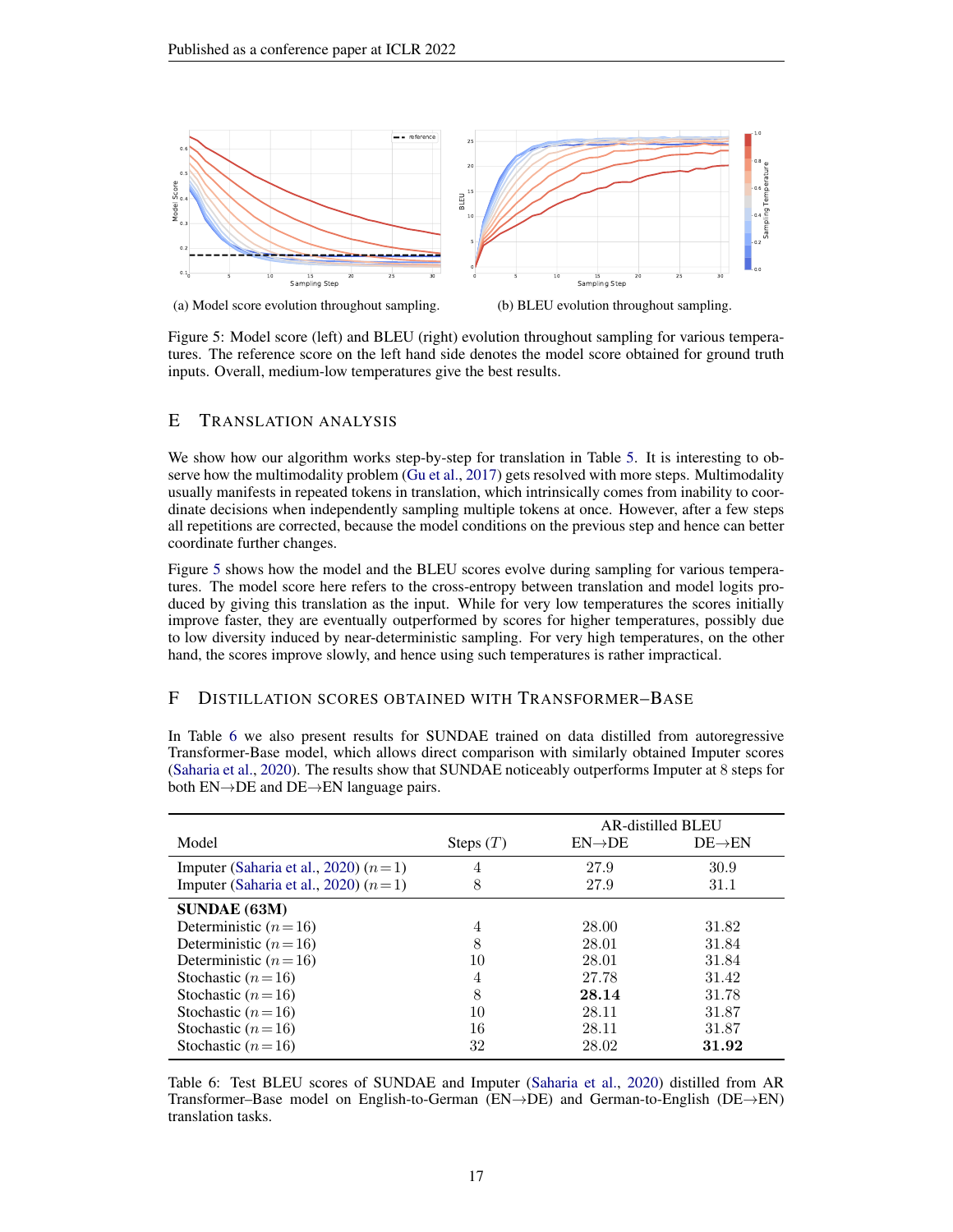## <span id="page-17-0"></span>G SACREBLEU SCORES FOR WMT'14 EXPERIMENTS

SacreBLEU [\(Post,](#page-11-7) [2018\)](#page-11-7) is a library for computing BLEU score<sup>[7](#page-17-4)</sup> that does not require the user to manually tokenize the reference and candidate translations. We report BLEU scores measured with SacreBLEU library in order to provide a reference for future studies. We show all the BLEU scores in Table [7.](#page-17-1)

<span id="page-17-1"></span>

|                        |             |             | $EN\rightarrow DE$ |             | $DE \rightarrow EN$ | $EN \rightarrow FR$ |                   |
|------------------------|-------------|-------------|--------------------|-------------|---------------------|---------------------|-------------------|
| Model                  | Steps $(T)$ | <b>BLEU</b> | $BLEU^*$           | <b>BLEU</b> | BLEU <sup>*</sup>   | <b>BLEU</b>         | BLEU <sup>*</sup> |
| Deterministic $(n=16)$ | 2           | 20.29       | 20.13              | 25.28       | 24.83               | 31.60               | 30.51             |
| Deterministic $(n=16)$ | 3           | 24.07       | 23.84              | 28.64       | 28.12               | 35.88               | 34.68             |
| Deterministic $(n=16)$ | 4           | 25.01       | 24.75              | 29.53       | 28.99               | 36.85               | 35.61             |
| Deterministic $(n=16)$ | 10          | 25.54       | 25.25              | 30.11       | 29.54               | 37.15               | 35.92             |
| Stochastic $(n=16)$    | 4           | 23.05       | 22.75              | 28.13       | 27.62               | 35.27               | 34.03             |
| Stochastic $(n=16)$    | 8           | 26.22       | 26.08              | 30.48       | 30.00               | 37.45               | 36.16             |
| Stochastic $(n=16)$    | 10          | 26.25       | 25.99              | 30.80       | 30.24               | 27.53               | 36.23             |
| Stochastic $(n=16)$    | 32          | 26.57       | 26.31              | 30.74       | 30.11               | 37.60               | 36.20             |

Table 7: Test BLEU without AR distillation (raw). Scores computed with SacreBLEU library are denoted as BLEU<sup>\*</sup>.

## <span id="page-17-3"></span>H UNCONDITIONAL SAMPLES FOR C4

We provide samples for our model trained on C4 dataset as described in the main text (Section [3.2\)](#page-5-1). All of them resemble reasonable-quality internet texts, except perhaps sample #4.

<span id="page-17-2"></span>

| Index          | Sample from our model                                                                                                                                                |
|----------------|----------------------------------------------------------------------------------------------------------------------------------------------------------------------|
|                | I had to go back and forth and start over to see what had happened, what was working, and all the pieces were in the right places.                                   |
|                | tossed in a delicious sauce.                                                                                                                                         |
| $\overline{c}$ | Beef brisket is a hearty cut of meat – thick and tender. When you make a lot of meat                                                                                 |
|                | can expect to see more of the same in 'Wild Herring', although not very often enough to achieve the same effect.                                                     |
| 3              | In 'Herring',                                                                                                                                                        |
|                | , she was considered to be a fake.                                                                                                                                   |
| $\overline{4}$ | Dr. Deborah Chienna has 93 in the last 365 days., headaches, stomach pain, sore                                                                                      |
| 5              | as an artist.                                                                                                                                                        |
|                | printing photo cards, artwork, and posters.                                                                                                                          |
|                | email me for some ideas.                                                                                                                                             |
|                | "Rebecca's studio                                                                                                                                                    |
| 6              | Jersey, Philadelphia and Washington DC. This is a conference attended by residents, physicians, graduate medical students, and others in the field of public health. |
| 7              | 's location.                                                                                                                                                         |
|                | This research was supported by a grant from the National Association for the Advancement of Science through the U.S. Department of Energy                            |
|                | different artists, we would love to show you the piece we have in our shop!                                                                                          |
| 8              | Keep an eye on our Gallery – all you have to do is                                                                                                                   |
|                | 6.3 million from \$88.8 million reported by Zacks.com back in February.                                                                                              |
| 9              | Brad Brickley, general manager of Irvine, Calif.-based                                                                                                               |
| 10             | to writing with the Autumns. Together, some of the class will spend time in the classroom to read a poem from the original book. From there we                       |

Table 8: Unconditional samples from our model trained on C4 (without cherry-picking). Since C4 was crawled from the web, newline symbols are abundant both in the training data and the samples.

<span id="page-17-4"></span><sup>7</sup><https://github.com/mjpost/sacrebleu>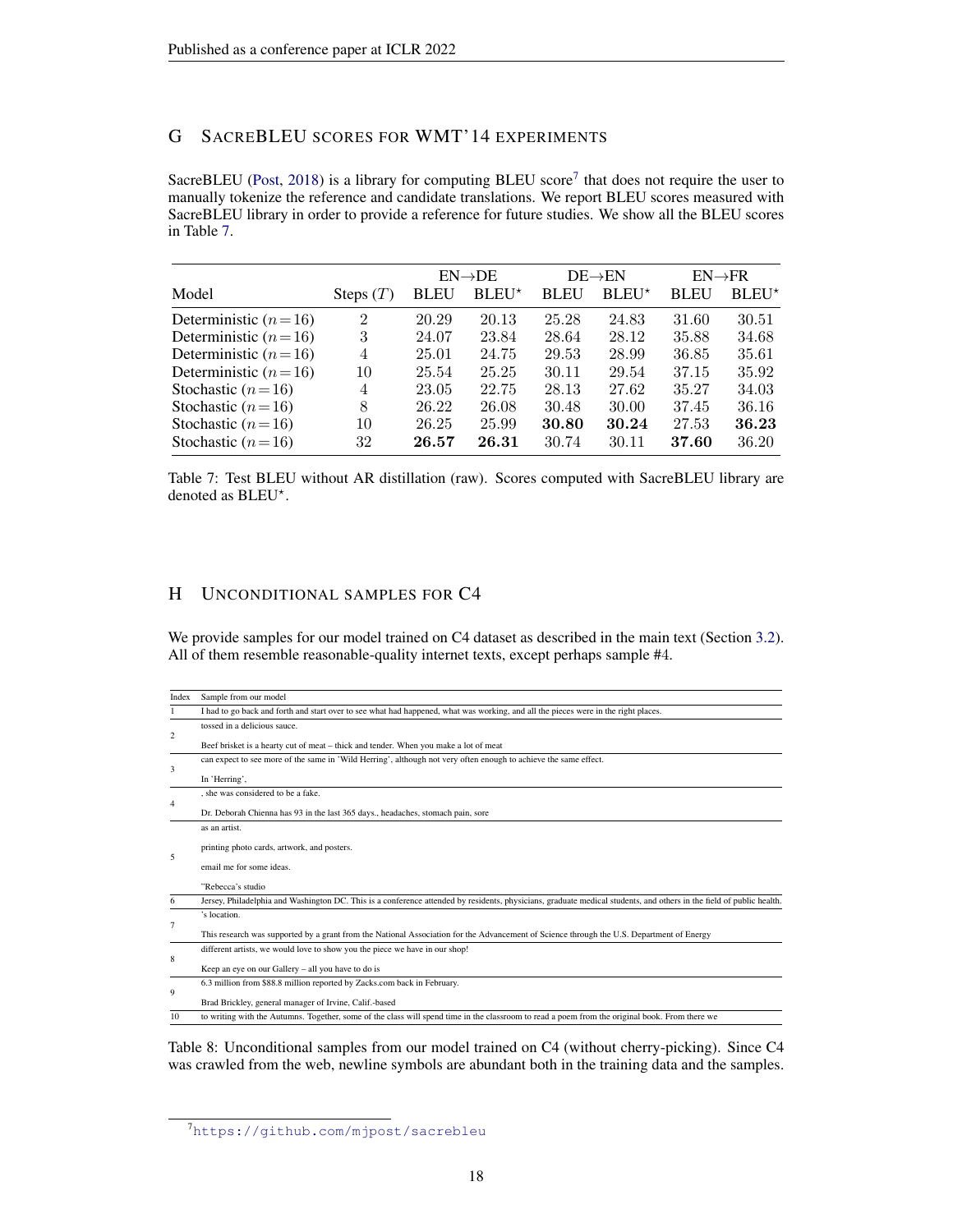## <span id="page-18-1"></span>I UNCONDITIONAL SAMPLES FOR EMNLP2017 NEWS

We provide samples from our model trained on EMNLP2017 News dataset in Table [9,](#page-18-0) accompanying the quantitative results in the main text (Section [3.2\)](#page-5-1). These samples are obtained at temperature 0.8. None of them appear in the training set, so the model does not merely memorize the data it is given. To provide a point of reference, we also include samples from ScratchGAN [\(d'Autume et al.,](#page-10-8) [2019\)](#page-10-8).

<span id="page-18-0"></span>

| Index             | Sample                                                                                                                                       |
|-------------------|----------------------------------------------------------------------------------------------------------------------------------------------|
| <b>ScratchGAN</b> |                                                                                                                                              |
|                   | We are pleased for the trust and it was incredible, our job quickly learn the shape and get on that way.                                     |
|                   | But I obviously have him with the guys, maybe in Melbourne, the players that weren't quite clear there.                                      |
|                   | There is task now that the UK will make for the society to seek secure enough government budget fund reduce the economy.                     |
|                   | Keith is also held in 2005 and Ted's a successful campaign spokes woman for students and a young brothers has took an advantage of operator. |
|                   | Police said how a Democratic police officer, would choose the honor of alcohol and reduce his defense and foundation.                        |
|                   | We do not go the Blues because that I spent in ten months and so I didn't have a great job in a big revolution.                              |
|                   | The 28 - year - old - son Dr Price said she would have been invited to Britain for her "friend" in a lovely family.                          |
|                   | And as long as it is lower about, our families are coming from a friend of a family.                                                         |
| <b>SUNDAE</b>     |                                                                                                                                              |
|                   | Ms Sturgeon was quoted as saying that she is prepared to quit the EU by the end of March next year.                                          |
|                   | They' ve been around a long time, but it's too natural to ignore what has happened.                                                          |
|                   | "It's a busy road, and we've got to get through it, "he said.                                                                                |
|                   | That means some voters will decide if they'll change their minds before the first day of the debate.                                         |
|                   | "We don't learn very much from my point of view because we live here, "he said.                                                              |
| 6                 | "I spent my whole life at the stage and now I ' m a normal father, " he continued.                                                           |
|                   | Whether your phone is near or online, you can check if your phone is tied to your Instagram account.                                         |
| 8                 | " It is only too early to know why the incident occurred shortly after it happened, " he told the Associated Press.                          |
|                   | The website will be updated on a day - to - day basis, as well as other special services.                                                    |
| 10                | So it's too early to know exactly what each candidate has to say in terms of the American election.                                          |

Table 9: Unconditional samples from our model SUNDAE trained on EMNLP2017 News (without cherry-picking). We also provide samples from ScratchGAN [\(d'Autume et al.,](#page-10-8) [2019\)](#page-10-8) for comparison.

## J PSEUDOCODE OF SUNDAE

We provide Python-like pseudocode for our method in Listing [1.](#page-18-2) The main functions are build loss fn, which should be used for training, and sampling fn which should be used for sampling. For simplicity, we consider the decoder-only setup as in unconditional generation experiments (Section [3.2\)](#page-5-1).

```
1 def get_random_text(shape, vocab_size):
2 random_text = rand_int(shape, minval=0, maxval=vocab_size)
    3 return random_text
4
5
6 def corrupt_text(batched_text, vocab_size):
7 corruption_prob_per_sequence = rand_uniform([batched_text.shape[0], 1])
8 rand = rand_uniform(batched_text.shape)
9 mask = rand < corruption_prob_per_sequence
10 random_text = get_random_text(batched_text.shape, vocab_size)
11 corrupted = mask * random_text + (1 - mask) * batched_text
12 return corrupted
13
14
15 def build_logits_fn(vocab_size, n_unrolled_steps, enable_sampling):
16
17 def logits_fn(batched_text):
18 model = Transformer(vocab_size, use_causal_mask=False)
19
20 def fn(input_batched_text):
21 logits = model(input_batched_text)
22 return logits
23
24 def unrolled_fn(input_batched_text):
25 samples = corrupt_text(input_batched_text, vocab_size)
26 all_logits = []
27 for _ in range(n_unrolled_steps):
```